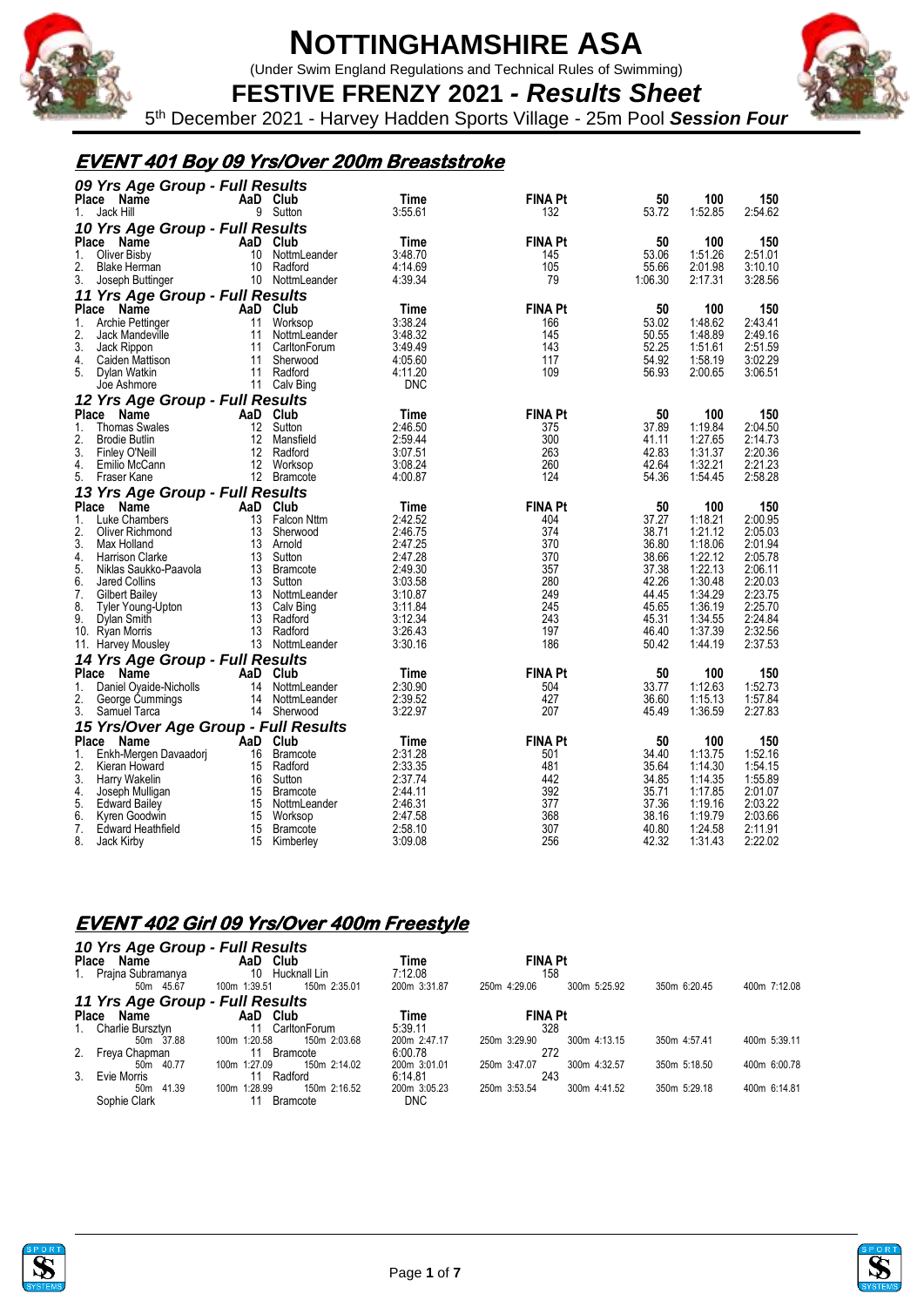

(Under Swim England Regulations and Technical Rules of Swimming)



**FESTIVE FRENZY 2021** *- Results Sheet* 5 th December 2021 - Harvey Hadden Sports Village - 25m Pool *Session Four*

#### *12 Yrs Age Group - Full Results*

|    | iz 113 Ago Gibap - Tail Nosans<br>Place Name  | AaD Club                                        | Time                       | <b>FINA Pt</b>                      |              |              |
|----|-----------------------------------------------|-------------------------------------------------|----------------------------|-------------------------------------|--------------|--------------|
| 1. | C Callaghan-Wetton                            | 12 Sherwood                                     | 4:54.76                    | 499                                 |              |              |
| 2. | 50m 33.54<br>Lily Mitchell                    | 100m 1:10.48<br>150m 1:48.04<br>12 Sherwood     | 200m 2:26.04<br>4:55.11    | 250m 3:03.97<br>300m 3:41.46<br>498 | 350m 4:18.56 | 400m 4:54.76 |
|    | 50m 34.62                                     | 100m 1:12.68<br>150m 1:50.42                    | 200m 2:28.67               | 250m 3:06.65<br>300m 3:44.29<br>442 | 350m 4:21.08 | 400m 4:55.11 |
| 3. | Elissia Bowen<br>50m 33.22                    | 12 NottmLeander<br>100m 1:11.33<br>150m 1:50.65 | 5:06.95<br>200m 2:30.29    | 250m 3:10.32<br>300m 3:50.64        | 350m 4:29.97 | 400m 5:06.95 |
| 4. | <b>Charlotte Ashton</b><br>50m 34.89          | 12 Worksop<br>100m 1:13.66<br>150m 1:52.53      | 5:11.01<br>200m 2:32.40    | 425<br>300m 3:51.30<br>250m 3:11.68 | 350m 4:31.51 | 400m 5:11.01 |
| 5. | Amy Walker<br>50m 35.84                       | 12 Worksop<br>100m 1:14.97<br>150m 1:54.34      | 5:11.37<br>200m 2:34.09    | 424<br>300m 3:52.57<br>250m 3:12.79 | 350m 4:32.57 | 400m 5:11.37 |
| 6. | Libby Rose                                    | 12 Radford                                      | 5:23.40                    | 378                                 |              |              |
| 7. | 50m 35.85<br>Evie Solomons                    | 100m 1:15.05<br>150m 1:56.68<br>12 Worksop      | 200m 2:37.74<br>5:56.81    | 250m 3:18.87<br>300m 4:00.32<br>281 | 350m 4:42.01 | 400m 5:23.40 |
|    | 50m 40.18<br>13 Yrs Age Group - Full Results  | 100m 1:25.55<br>150m 2:11.31                    | 200m 2:57.01               | 250m 3:42.77<br>300m 4:28.44        | 350m 5:14.29 | 400m 5:56.81 |
|    | Place Name                                    | AaD Club                                        | Time                       | <b>FINA Pt</b>                      |              |              |
| 1. | Olivia Beard<br>50m 31.96                     | 13 Bramcote<br>100m 1:07.58<br>150m 1:43.59     | 4:41.51<br>200m 2:19.95    | 573<br>250m 2:55.57<br>300m 3:31.28 | 350m 4:07.11 | 400m 4:41.51 |
| 2. | Ermita Balnyte                                | 13 NottmLeander                                 | 4:48.36                    | 533                                 |              |              |
| 3. | 50m 32.22<br>Erin O'Neill                     | 100m 1:07.38<br>150m 1:43.84<br>13 Radford      | 200m 2:20.86<br>4:52.41    | 250m 2:57.64<br>300m 3:34.25<br>511 | 350m 4:11.58 | 400m 4:48.36 |
|    | 50m 32.28<br>Freya Gibbons                    | 100m 1:08.39<br>150m 1:45.77<br>13 Mansfield    | 200m 2:23.44<br>4:53.27    | 300m 3:38.33<br>250m 3:00.80<br>507 | 350m 4:15.90 | 400m 4:52.41 |
| 4. | 50m 31.88                                     | 100m 1:08.00<br>150m 1:45.80                    | 200m 2:24.30               | 250m 3:02.24<br>300m 3:41.26        | 350m 4:18.27 | 400m 4:53.27 |
| 5. | Amelia Roberts<br>50m 34.12                   | 13 Sutton<br>100m 1:12.23<br>150m 1:50.59       | 5:02.04<br>200m 2:29.22    | 464<br>250m 3:07.52<br>300m 3:46.17 | 350m 4:24.60 | 400m 5:02.04 |
| 6. | <b>Harriet Dickerson</b><br>50m 32.95         | 13 NottmLeander<br>100m 1:11.18<br>150m 1:50.76 | 5:04.76<br>200m 2:30.42    | 452<br>250m 3:09.49<br>300m 3:49.29 | 350m 4:27.47 | 400m 5:04.76 |
| 7. | Freya Jones                                   | 13 Bramcote                                     | 5:05.90                    | 447                                 |              |              |
| 8. | 50m 35.66<br>Amelie Monger                    | 100m 1:14.66<br>150m 1:53.48<br>13 Mansfield    | 200m 2:32.56<br>5:09.99    | 250m 3:11.74<br>300m 3:50.38<br>429 | 350m 4:28.92 | 400m 5:05.90 |
| 9. | 50m 35.46<br>Caitlin Leach                    | 100m 1:14.63<br>150m 1:54.31<br>13 Radford      | 200m 2:34.19<br>5:43.88    | 300m 3:53.58<br>250m 3:13.82<br>314 | 350m 4:33.41 | 400m 5:09.99 |
|    | 50m 39.43                                     | 100m 1:23.30<br>150m 2:07.72                    | 200m 2:51.48               | 250m 3:35.85<br>300m 4:20.95        | 350m 5:04.24 | 400m 5:43.88 |
|    | 14 Yrs Age Group - Full Results<br>Place Name | AaD Club                                        | Time                       | <b>FINA Pt</b>                      |              |              |
| 1. | Jessica Cater                                 | 14 Bramcote                                     | 4:41.28                    | 575                                 |              |              |
| 2. | 50m 32.06<br>Shae Stewart                     | 100m 1:06.72<br>150m 1:42.65<br>14 Bramcote     | 200m 2:18.71<br>4:41.89    | 300m 3:30.33<br>250m 2:54.42<br>571 | 350m 4:06.21 | 400m 4:41.28 |
|    | 50m 30.90                                     | 100m 1:05.76<br>150m 1:41.89                    | 200m 2:17.70               | 300m 3:30.82<br>250m 2:54.19        | 350m 4:07.58 | 400m 4:41.89 |
| 3. | Rebecca Darrington<br>50m 31.47               | 14 Mansfield<br>100m 1:05.67<br>150m 1:41.16    | 4:42.66<br>200m 2:17.17    | 566<br>250m 2:53.44<br>300m 3:30.05 | 350m 4:06.80 | 400m 4:42.66 |
| 4. | <b>Emily Parkins</b><br>50m 32.43             | 14 NottmLeander<br>100m 1:08.43<br>150m 1:45.15 | 4:46.57<br>200m 2:21.65    | 543<br>250m 2:58.32<br>300m 3:35.19 | 350m 4:11.62 | 400m 4:46.57 |
| 5. | Imogen Stamp<br>50m 33.94                     | 14 Radford<br>100m 1:12.23<br>150m 1:50.92      | 5:04.77<br>200m 2:30.15    | 452<br>300m 3:48.19<br>250m 3:09.05 | 350m 4:27.03 | 400m 5:04.77 |
| 6. | Lily Kirkwood<br>50m 36.96                    | 14 Worksop<br>100m 1:17.55<br>150m 1:59.60      | 5:31.35<br>200m 2:42.05    | 351<br>250m 3:24.42<br>300m 4:06.79 | 350m 4:49.60 | 400m 5:31.35 |
| 7. | Claudia Starzomska                            | 14 Arnold                                       | 5:55.64                    | 284                                 |              |              |
|    | 50m 39.70<br>Flora West                       | 100m 1:22.39<br>150m 2:06.17<br>14 CarltonForum | 200m 2:51.77<br><b>DNC</b> | 250m 3:38.16<br>300m 4:25.01        | 350m 5:11.22 | 400m 5:55.64 |
|    |                                               | 15 Yrs/Over Age Group - Full Results            |                            |                                     |              |              |
|    | Place Name                                    | AaD Club                                        | Time                       | <b>FINA Pt</b>                      |              |              |
| 1. | Samantha Coleman<br>50m 31.36                 | 16 NottmLeander<br>100m 1:05.87<br>150m 1:41.43 | 4:38.44<br>200m 2:17.18    | 592<br>250m 2:52.79<br>300m 3:28.37 | 350m 4:04.11 | 400m 4:38.44 |
| 2. | Erin Lee<br>50m 31.84                         | 15 Bramcote<br>100m 1:07.14<br>150m 1:42.92     | 4:40.37<br>200m 2:18.80    | 580<br>250m 2:54.36<br>300m 3:30.42 | 350m 4:05.99 | 400m 4:40.37 |
| 3. | Emma Tereza Demandt<br>50m 31.60              | 15 Bramcote<br>150m 1:43.04<br>100m 1:06.89     | 4:43.34<br>200m 2:19.26    | 562<br>250m 2:55.17<br>300m 3:31.30 | 350m 4:08.13 | 400m 4:43.34 |
| 4. | Giselle De Ponte                              | 16 NottmLeander                                 | 4:53.87                    | 504                                 |              |              |
| 5. | 50m 31.83<br>Ella Starling                    | 100m 1:07.50<br>150m 1:43.95<br>15 Worksop      | 200m 2:21.77<br>4:55.22    | 250m 2:59.76<br>300m 3:38.27<br>497 | 350m 4:16.43 | 400m 4:53.87 |
| 6. | 50m 32.81<br>Summer Simpson                   | 100m 1:09.40<br>150m 1:47.15<br>17 Bramcote     | 200m 2:24.60<br>5:00.50    | 250m 3:02.09<br>300m 3:39.94<br>471 | 350m 4:18.00 | 400m 4:55.22 |
|    | 50m 31.65                                     | 100m 1:06.88<br>150m 1:43.39<br>15 Sutton       | 200m 2:21.57               | 250m 3:00.61<br>300m 3:40.79        | 350m 4:21.14 | 400m 5:00.50 |
| 7. | Molly Etherington<br>50m 33.54                | 150m 1:50.20<br>100m 1:11.45                    | 5:02.34<br>200m 2:29.02    | 463<br>250m 3:07.59<br>300m 3:46.65 | 350m 4:25.26 | 400m 5:02.34 |
| 8. | Eleanor Watson<br>50m 32.69                   | 17 Arnold<br>100m 1:09.52<br>150m 1:47.87       | 5:03.41<br>200m 2:27.20    | 458<br>250m 3:06.42<br>300m 3:45.35 | 350m 4:25.72 | 400m 5:03.41 |
| 9. | Phoebe Carr<br>50m 34.96                      | 16 Worksop<br>100m 1:13.68<br>150m 1:52.83      | 5:05.11<br>200m 2:31.81    | 450<br>250m 3:10.34<br>300m 3:49.80 | 350m 4:28.32 | 400m 5:05.11 |
|    | 10. Jessica Wright<br>50m 33.89               | 15 Bramcote<br>100m 1:13.08<br>150m 1:54.52     | 5:19.41<br>200m 2:35.66    | 392<br>250m 3:16.77<br>300m 3:59.18 | 350m 4:40.71 |              |
|    | 11. Isobel Dobson                             | 15 Worksop                                      | 5:19.74                    | 391                                 |              | 400m 5:19.41 |
|    | 50m 35.75<br>12. Myleece Quirke               | 100m 1:15.98<br>150m 1:56.47<br>17 NottmLeander | 200m 2:38.31<br>5:27.06    | 250m 3:19.22<br>300m 4:00.40<br>365 | 350m 4:40.83 | 400m 5:19.74 |
|    | 50m 34.40<br>13. Anna Harcsa-Pinter           | 100m 1:14.07<br>150m 1:55.18<br>15 Bramcote     | 200m 2:37.06<br>5:28.29    | 250m 3:19.34<br>300m 4:02.90<br>361 | 350m 4:46.70 | 400m 5:27.06 |
|    | 50m 36.58<br>Amy Knapp                        | 100m 1:17.33<br>150m 1:59.59<br>20 Lincoln Vulc | 200m 2:41.57<br><b>DNC</b> | 250m 3:23.85<br>300m 4:06.03        | 350m 4:47.73 | 400m 5:28.29 |
|    |                                               |                                                 |                            |                                     |              |              |



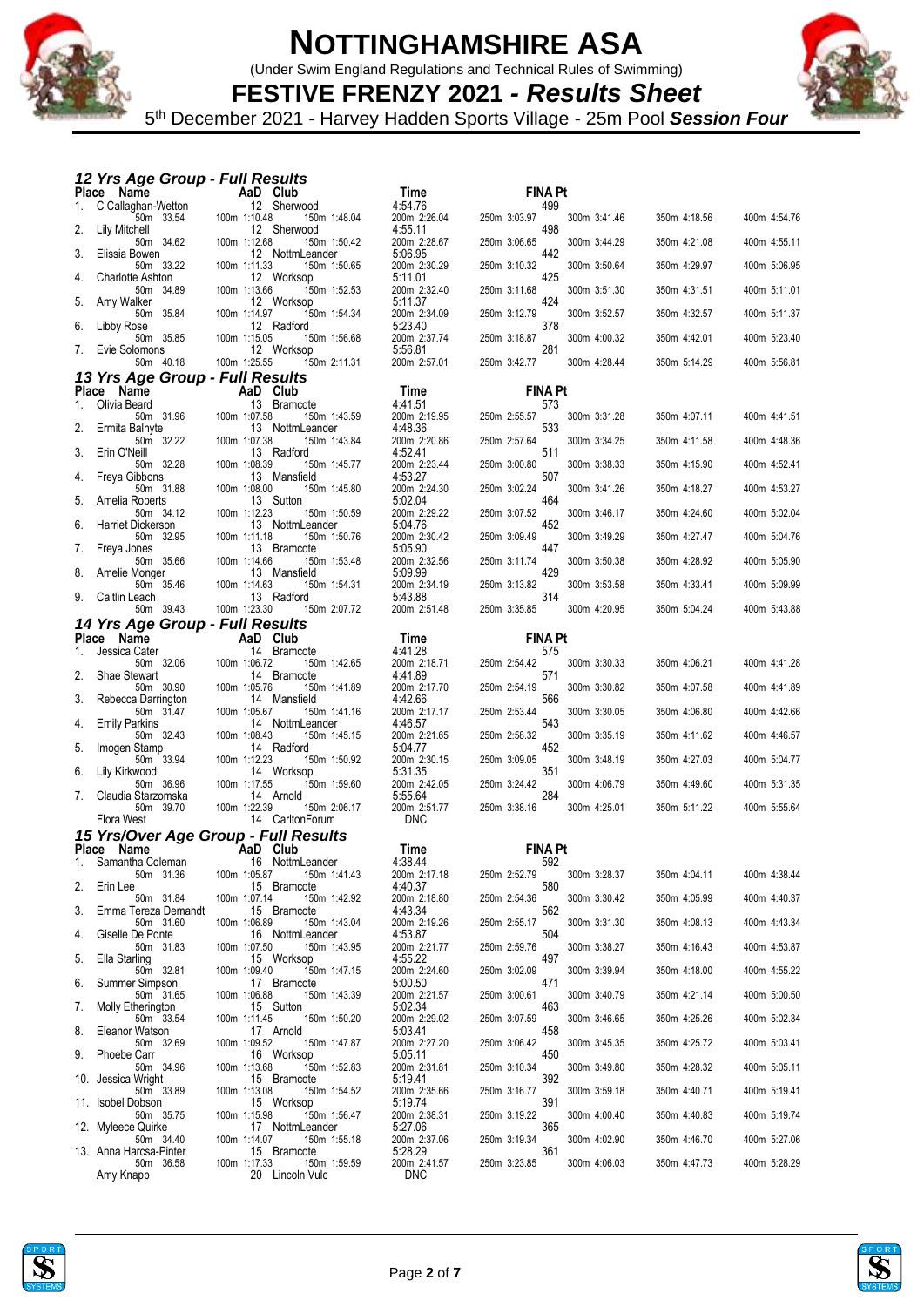

(Under Swim England Regulations and Technical Rules of Swimming)



**FESTIVE FRENZY 2021** *- Results Sheet* 5 th December 2021 - Harvey Hadden Sports Village - 25m Pool *Session Four*

### **EVENT 403 Boy 09 Yrs/Over 100m Freestyle**

| AaD Club<br><b>Place</b><br>Name<br>Time<br><b>FINA Pt</b><br><b>Class</b><br>50<br>9<br>41.23<br>1.<br>Mark Kiraly<br><b>Bramcote</b><br>1:27.30<br>136<br>2.<br>9<br>1:30.05<br>124<br>40.01<br>Eli Moodley<br>NottmLeander<br>3.<br>42.73<br>9<br>1:32.43<br>114<br>Jack Hill<br>Sutton<br>4.<br>9<br>79<br>William Hands<br>NottmLeander<br>1:44.38<br>48.18<br>66<br>5.<br>9<br>50.86<br>NottmLeander<br>1:50.69<br>Seth Maloney<br>9<br>1:57.32<br>56<br>55.45<br>6.<br><b>Harry Mitchell</b><br>NottmLeander<br>55<br>7.<br>9 Bramcote<br>1:57.53<br>56.12<br>Thomas Allan<br>10 Yrs Age Group - Full Results<br><b>FINA Pt</b><br><b>Place</b><br>AaD Club<br>Class<br>Name<br>Time<br>50<br>Leo Halmshaw<br>Radford<br>1:25.63<br>144<br>40.62<br>1.<br>10<br>2.<br>10<br>1:26.27<br>141<br>40.18<br>Theo Gilham<br>Kimberley<br>128<br>41.78<br>3.<br>10<br>1:29.09<br>Oliver Bisby<br>NottmLeander<br>1:44.12<br>80<br>48.86<br>4.<br>Finlay Kane<br>10 Bramcote<br>63<br>5.<br>10 NottmLeander<br>1:52.72<br>52.24<br>Joseph Buttinger<br>11 Yrs Age Group - Full Results<br>Place<br><b>FINA Pt</b><br>AaD<br>Club<br>Class<br>Time<br>50<br>Name<br>11<br>1:06.05<br>314<br>31.83<br>1.<br>Sherwood<br>Harvey-Jay Allsopp<br>2.<br>11<br>1:18.43<br>188<br>Radford<br>37.07<br>Oliver Whittaker<br>37.84<br>3.<br>11<br>1:19.57<br>180<br><b>Harry Meads</b><br>Calv Bing<br>11<br>152<br>40.85<br>4.<br>Sherwood<br>1:24.03<br>Caiden Mattison<br>5.<br>150<br>Cailen Doud<br>11<br>Sutton<br>1:24.42<br>38.98<br>139<br>39.81<br>11<br>1:26.56<br>6.<br>Lucas Lam<br>NottmLeander<br>1:32.25<br>115<br>42.02<br>7.<br>11<br><b>Bramcote</b><br>Nyle Whitehead<br>100<br>43.23<br>8.<br>11<br>NottmLeander<br>1:36.78<br>Daniel Roberts<br>93<br>45.30<br>11 Radford<br>1:39.04<br>9.<br>Dylan Watkin<br>12 Yrs Age Group - Full Results<br>AaD<br><b>FINA Pt</b><br><b>Place</b><br>Name<br>Club<br>Class<br>Time<br>50<br>$12 \overline{ }$<br>Eddie Baron<br>333<br>31.20<br>1.<br>NottmLeander<br>1:04.81<br>2.<br>12<br>328<br><b>Brodie Butlin</b><br>Mansfield<br>1:05.14<br>31.22<br>316<br>32.31<br>3.<br>12<br><b>Bramcote</b><br>1:05.92<br>Benjamin Tunstall<br>12 Falcon Nttm<br>313<br>32.32<br>4.<br>1:06.16<br>Oliver Smith<br>5.<br>12<br>300<br>32.55<br>Oscar Ferrar<br>NottmLeander<br>1:07.13<br>288<br>32.98<br>12<br>6.<br>Jack Welbourne<br>CarltonForum<br>1:08.05<br>12<br>278<br>7.<br>Zack Hidle<br>NottmLeander<br>1:08.85<br>33.01<br>8.<br>12<br>273<br>33.73<br><b>Thomas West</b><br><b>Bramcote</b><br>1:09.22<br>268<br>33.76<br>9.<br>12<br>Sherwood<br>1:09.65<br>Joel Harby<br>12<br>268<br>33.36<br>9.<br><b>Bramcote</b><br>1:09.65<br>Daniel Bywater<br>12<br>234<br>34.86<br>11. Nathan Chita<br>NottmLeander<br>1:12.85<br>214<br>12<br>1:15.10<br>35.68<br>12.<br><b>Isaac Brewster</b><br>Hucknall Lin<br>213<br>12 Worksop<br>13. Freddie Underwood<br>1:15.24<br>35.10<br>209<br>14. Rishan Chuhan<br>12<br>Sherwood<br>1:15.70<br>36.46<br>205<br>12<br>34.73<br>Worksop<br>1:16.13<br>15. Finlay Marsden<br>12<br>202<br>35.85<br>16. Ashton Ward<br>NottmLeander<br>1:16.55<br>197<br>17. Luke Dye<br>12<br>Kimberley<br>1:17.19<br>36.20<br>187<br>12<br>37.27<br>1:18.53<br>18.<br><b>Charlie Maloney</b><br>NottmLeander<br>12<br>181<br>NottmLeander<br>1:19.40<br>37.04<br>19. Ngo Chit Yip<br>12 Falcon Nttm<br>178<br>20. Rocco Ball<br>1:19.83<br>37.55<br>12<br>154<br>1:23.73<br>21. Samuel Parker<br>Sutton<br>37.78<br>12 Bramcote<br>1:32.52<br>114<br>43.18<br>22. Fraser Kane<br>13 Yrs Age Group - Full Results<br><b>FINA Pt</b><br>Name<br>AaD<br>Club<br>Class<br>50<br>Place<br>Time<br>26.82<br>Daniel Walker<br>13<br>Arnold<br>55.81<br>522<br>1.<br>2.<br>Harrison Clarke<br>13<br>Sutton<br>1:01.03<br>399<br>29.09<br>3.<br>381<br>13<br>1:01.96<br>29.49<br>Harry Pyott<br>Worksop<br>371<br>4.<br>13<br>1:02.52<br>30.00<br>Jared Collins<br>Sutton<br>369<br>5.<br>13<br>1:02.63<br>29.83<br>Jamie Love<br>Mansfield<br>338<br>6.<br>Hussein Abdelalim<br>13<br>NottmLeander<br>1:04.49<br>30.39<br>303<br>13<br>1:06.87<br>31.90<br>7.<br>Joseph Laurie<br>Bramcote<br>278<br>8.<br>1:08.79<br>34.30<br>Dylan Smith<br>13<br>Radford<br>258<br>9.<br>Zach Silcock<br>13<br>CarltonForum<br>1:10.57<br>33.08<br>253<br>10. Noah Wood<br>13<br>1:10.99<br>33.64<br>Sherwood<br>1:11.55<br>247<br>33.45<br>11. Callum Murphy<br>13<br>Arnold<br>13<br>236<br>12. Gilbert Bailey<br>NottmLeander<br>1:12.65<br>35.43<br>233<br>13<br>1:13.02<br>34.59<br>13. Cole Johnson<br>Radford<br>228<br>1:13.54<br>34.20<br>14. Harvey Mousley<br>13<br>NottmLeander<br>15. Joshua Jeacock<br>35.86 | 09 Yrs Age Group - Full Results |    |              |  |         |     |  |  |
|---------------------------------------------------------------------------------------------------------------------------------------------------------------------------------------------------------------------------------------------------------------------------------------------------------------------------------------------------------------------------------------------------------------------------------------------------------------------------------------------------------------------------------------------------------------------------------------------------------------------------------------------------------------------------------------------------------------------------------------------------------------------------------------------------------------------------------------------------------------------------------------------------------------------------------------------------------------------------------------------------------------------------------------------------------------------------------------------------------------------------------------------------------------------------------------------------------------------------------------------------------------------------------------------------------------------------------------------------------------------------------------------------------------------------------------------------------------------------------------------------------------------------------------------------------------------------------------------------------------------------------------------------------------------------------------------------------------------------------------------------------------------------------------------------------------------------------------------------------------------------------------------------------------------------------------------------------------------------------------------------------------------------------------------------------------------------------------------------------------------------------------------------------------------------------------------------------------------------------------------------------------------------------------------------------------------------------------------------------------------------------------------------------------------------------------------------------------------------------------------------------------------------------------------------------------------------------------------------------------------------------------------------------------------------------------------------------------------------------------------------------------------------------------------------------------------------------------------------------------------------------------------------------------------------------------------------------------------------------------------------------------------------------------------------------------------------------------------------------------------------------------------------------------------------------------------------------------------------------------------------------------------------------------------------------------------------------------------------------------------------------------------------------------------------------------------------------------------------------------------------------------------------------------------------------------------------------------------------------------------------------------------------------------------------------------------------------------------------------------------------------------------------------------------------------------------------------------------------------------------------------------------------------------------------------------------------------------------------------------------------------------------------------------------------------------------------------------------------------------------------------------------------------------------------------------------------------------------------------------------------------------------------------------------------------------------------------------------------------------------------------------------------------------------------------------------------------------------------------------------------------------------------------------------------------------------------------------------------------------------------------------------------------------------------------------|---------------------------------|----|--------------|--|---------|-----|--|--|
|                                                                                                                                                                                                                                                                                                                                                                                                                                                                                                                                                                                                                                                                                                                                                                                                                                                                                                                                                                                                                                                                                                                                                                                                                                                                                                                                                                                                                                                                                                                                                                                                                                                                                                                                                                                                                                                                                                                                                                                                                                                                                                                                                                                                                                                                                                                                                                                                                                                                                                                                                                                                                                                                                                                                                                                                                                                                                                                                                                                                                                                                                                                                                                                                                                                                                                                                                                                                                                                                                                                                                                                                                                                                                                                                                                                                                                                                                                                                                                                                                                                                                                                                                                                                                                                                                                                                                                                                                                                                                                                                                                                                                                                                                       |                                 |    |              |  |         |     |  |  |
|                                                                                                                                                                                                                                                                                                                                                                                                                                                                                                                                                                                                                                                                                                                                                                                                                                                                                                                                                                                                                                                                                                                                                                                                                                                                                                                                                                                                                                                                                                                                                                                                                                                                                                                                                                                                                                                                                                                                                                                                                                                                                                                                                                                                                                                                                                                                                                                                                                                                                                                                                                                                                                                                                                                                                                                                                                                                                                                                                                                                                                                                                                                                                                                                                                                                                                                                                                                                                                                                                                                                                                                                                                                                                                                                                                                                                                                                                                                                                                                                                                                                                                                                                                                                                                                                                                                                                                                                                                                                                                                                                                                                                                                                                       |                                 |    |              |  |         |     |  |  |
|                                                                                                                                                                                                                                                                                                                                                                                                                                                                                                                                                                                                                                                                                                                                                                                                                                                                                                                                                                                                                                                                                                                                                                                                                                                                                                                                                                                                                                                                                                                                                                                                                                                                                                                                                                                                                                                                                                                                                                                                                                                                                                                                                                                                                                                                                                                                                                                                                                                                                                                                                                                                                                                                                                                                                                                                                                                                                                                                                                                                                                                                                                                                                                                                                                                                                                                                                                                                                                                                                                                                                                                                                                                                                                                                                                                                                                                                                                                                                                                                                                                                                                                                                                                                                                                                                                                                                                                                                                                                                                                                                                                                                                                                                       |                                 |    |              |  |         |     |  |  |
|                                                                                                                                                                                                                                                                                                                                                                                                                                                                                                                                                                                                                                                                                                                                                                                                                                                                                                                                                                                                                                                                                                                                                                                                                                                                                                                                                                                                                                                                                                                                                                                                                                                                                                                                                                                                                                                                                                                                                                                                                                                                                                                                                                                                                                                                                                                                                                                                                                                                                                                                                                                                                                                                                                                                                                                                                                                                                                                                                                                                                                                                                                                                                                                                                                                                                                                                                                                                                                                                                                                                                                                                                                                                                                                                                                                                                                                                                                                                                                                                                                                                                                                                                                                                                                                                                                                                                                                                                                                                                                                                                                                                                                                                                       |                                 |    |              |  |         |     |  |  |
|                                                                                                                                                                                                                                                                                                                                                                                                                                                                                                                                                                                                                                                                                                                                                                                                                                                                                                                                                                                                                                                                                                                                                                                                                                                                                                                                                                                                                                                                                                                                                                                                                                                                                                                                                                                                                                                                                                                                                                                                                                                                                                                                                                                                                                                                                                                                                                                                                                                                                                                                                                                                                                                                                                                                                                                                                                                                                                                                                                                                                                                                                                                                                                                                                                                                                                                                                                                                                                                                                                                                                                                                                                                                                                                                                                                                                                                                                                                                                                                                                                                                                                                                                                                                                                                                                                                                                                                                                                                                                                                                                                                                                                                                                       |                                 |    |              |  |         |     |  |  |
|                                                                                                                                                                                                                                                                                                                                                                                                                                                                                                                                                                                                                                                                                                                                                                                                                                                                                                                                                                                                                                                                                                                                                                                                                                                                                                                                                                                                                                                                                                                                                                                                                                                                                                                                                                                                                                                                                                                                                                                                                                                                                                                                                                                                                                                                                                                                                                                                                                                                                                                                                                                                                                                                                                                                                                                                                                                                                                                                                                                                                                                                                                                                                                                                                                                                                                                                                                                                                                                                                                                                                                                                                                                                                                                                                                                                                                                                                                                                                                                                                                                                                                                                                                                                                                                                                                                                                                                                                                                                                                                                                                                                                                                                                       |                                 |    |              |  |         |     |  |  |
|                                                                                                                                                                                                                                                                                                                                                                                                                                                                                                                                                                                                                                                                                                                                                                                                                                                                                                                                                                                                                                                                                                                                                                                                                                                                                                                                                                                                                                                                                                                                                                                                                                                                                                                                                                                                                                                                                                                                                                                                                                                                                                                                                                                                                                                                                                                                                                                                                                                                                                                                                                                                                                                                                                                                                                                                                                                                                                                                                                                                                                                                                                                                                                                                                                                                                                                                                                                                                                                                                                                                                                                                                                                                                                                                                                                                                                                                                                                                                                                                                                                                                                                                                                                                                                                                                                                                                                                                                                                                                                                                                                                                                                                                                       |                                 |    |              |  |         |     |  |  |
|                                                                                                                                                                                                                                                                                                                                                                                                                                                                                                                                                                                                                                                                                                                                                                                                                                                                                                                                                                                                                                                                                                                                                                                                                                                                                                                                                                                                                                                                                                                                                                                                                                                                                                                                                                                                                                                                                                                                                                                                                                                                                                                                                                                                                                                                                                                                                                                                                                                                                                                                                                                                                                                                                                                                                                                                                                                                                                                                                                                                                                                                                                                                                                                                                                                                                                                                                                                                                                                                                                                                                                                                                                                                                                                                                                                                                                                                                                                                                                                                                                                                                                                                                                                                                                                                                                                                                                                                                                                                                                                                                                                                                                                                                       |                                 |    |              |  |         |     |  |  |
|                                                                                                                                                                                                                                                                                                                                                                                                                                                                                                                                                                                                                                                                                                                                                                                                                                                                                                                                                                                                                                                                                                                                                                                                                                                                                                                                                                                                                                                                                                                                                                                                                                                                                                                                                                                                                                                                                                                                                                                                                                                                                                                                                                                                                                                                                                                                                                                                                                                                                                                                                                                                                                                                                                                                                                                                                                                                                                                                                                                                                                                                                                                                                                                                                                                                                                                                                                                                                                                                                                                                                                                                                                                                                                                                                                                                                                                                                                                                                                                                                                                                                                                                                                                                                                                                                                                                                                                                                                                                                                                                                                                                                                                                                       |                                 |    |              |  |         |     |  |  |
|                                                                                                                                                                                                                                                                                                                                                                                                                                                                                                                                                                                                                                                                                                                                                                                                                                                                                                                                                                                                                                                                                                                                                                                                                                                                                                                                                                                                                                                                                                                                                                                                                                                                                                                                                                                                                                                                                                                                                                                                                                                                                                                                                                                                                                                                                                                                                                                                                                                                                                                                                                                                                                                                                                                                                                                                                                                                                                                                                                                                                                                                                                                                                                                                                                                                                                                                                                                                                                                                                                                                                                                                                                                                                                                                                                                                                                                                                                                                                                                                                                                                                                                                                                                                                                                                                                                                                                                                                                                                                                                                                                                                                                                                                       |                                 |    |              |  |         |     |  |  |
|                                                                                                                                                                                                                                                                                                                                                                                                                                                                                                                                                                                                                                                                                                                                                                                                                                                                                                                                                                                                                                                                                                                                                                                                                                                                                                                                                                                                                                                                                                                                                                                                                                                                                                                                                                                                                                                                                                                                                                                                                                                                                                                                                                                                                                                                                                                                                                                                                                                                                                                                                                                                                                                                                                                                                                                                                                                                                                                                                                                                                                                                                                                                                                                                                                                                                                                                                                                                                                                                                                                                                                                                                                                                                                                                                                                                                                                                                                                                                                                                                                                                                                                                                                                                                                                                                                                                                                                                                                                                                                                                                                                                                                                                                       |                                 |    |              |  |         |     |  |  |
|                                                                                                                                                                                                                                                                                                                                                                                                                                                                                                                                                                                                                                                                                                                                                                                                                                                                                                                                                                                                                                                                                                                                                                                                                                                                                                                                                                                                                                                                                                                                                                                                                                                                                                                                                                                                                                                                                                                                                                                                                                                                                                                                                                                                                                                                                                                                                                                                                                                                                                                                                                                                                                                                                                                                                                                                                                                                                                                                                                                                                                                                                                                                                                                                                                                                                                                                                                                                                                                                                                                                                                                                                                                                                                                                                                                                                                                                                                                                                                                                                                                                                                                                                                                                                                                                                                                                                                                                                                                                                                                                                                                                                                                                                       |                                 |    |              |  |         |     |  |  |
|                                                                                                                                                                                                                                                                                                                                                                                                                                                                                                                                                                                                                                                                                                                                                                                                                                                                                                                                                                                                                                                                                                                                                                                                                                                                                                                                                                                                                                                                                                                                                                                                                                                                                                                                                                                                                                                                                                                                                                                                                                                                                                                                                                                                                                                                                                                                                                                                                                                                                                                                                                                                                                                                                                                                                                                                                                                                                                                                                                                                                                                                                                                                                                                                                                                                                                                                                                                                                                                                                                                                                                                                                                                                                                                                                                                                                                                                                                                                                                                                                                                                                                                                                                                                                                                                                                                                                                                                                                                                                                                                                                                                                                                                                       |                                 |    |              |  |         |     |  |  |
|                                                                                                                                                                                                                                                                                                                                                                                                                                                                                                                                                                                                                                                                                                                                                                                                                                                                                                                                                                                                                                                                                                                                                                                                                                                                                                                                                                                                                                                                                                                                                                                                                                                                                                                                                                                                                                                                                                                                                                                                                                                                                                                                                                                                                                                                                                                                                                                                                                                                                                                                                                                                                                                                                                                                                                                                                                                                                                                                                                                                                                                                                                                                                                                                                                                                                                                                                                                                                                                                                                                                                                                                                                                                                                                                                                                                                                                                                                                                                                                                                                                                                                                                                                                                                                                                                                                                                                                                                                                                                                                                                                                                                                                                                       |                                 |    |              |  |         |     |  |  |
|                                                                                                                                                                                                                                                                                                                                                                                                                                                                                                                                                                                                                                                                                                                                                                                                                                                                                                                                                                                                                                                                                                                                                                                                                                                                                                                                                                                                                                                                                                                                                                                                                                                                                                                                                                                                                                                                                                                                                                                                                                                                                                                                                                                                                                                                                                                                                                                                                                                                                                                                                                                                                                                                                                                                                                                                                                                                                                                                                                                                                                                                                                                                                                                                                                                                                                                                                                                                                                                                                                                                                                                                                                                                                                                                                                                                                                                                                                                                                                                                                                                                                                                                                                                                                                                                                                                                                                                                                                                                                                                                                                                                                                                                                       |                                 |    |              |  |         |     |  |  |
|                                                                                                                                                                                                                                                                                                                                                                                                                                                                                                                                                                                                                                                                                                                                                                                                                                                                                                                                                                                                                                                                                                                                                                                                                                                                                                                                                                                                                                                                                                                                                                                                                                                                                                                                                                                                                                                                                                                                                                                                                                                                                                                                                                                                                                                                                                                                                                                                                                                                                                                                                                                                                                                                                                                                                                                                                                                                                                                                                                                                                                                                                                                                                                                                                                                                                                                                                                                                                                                                                                                                                                                                                                                                                                                                                                                                                                                                                                                                                                                                                                                                                                                                                                                                                                                                                                                                                                                                                                                                                                                                                                                                                                                                                       |                                 |    |              |  |         |     |  |  |
|                                                                                                                                                                                                                                                                                                                                                                                                                                                                                                                                                                                                                                                                                                                                                                                                                                                                                                                                                                                                                                                                                                                                                                                                                                                                                                                                                                                                                                                                                                                                                                                                                                                                                                                                                                                                                                                                                                                                                                                                                                                                                                                                                                                                                                                                                                                                                                                                                                                                                                                                                                                                                                                                                                                                                                                                                                                                                                                                                                                                                                                                                                                                                                                                                                                                                                                                                                                                                                                                                                                                                                                                                                                                                                                                                                                                                                                                                                                                                                                                                                                                                                                                                                                                                                                                                                                                                                                                                                                                                                                                                                                                                                                                                       |                                 |    |              |  |         |     |  |  |
|                                                                                                                                                                                                                                                                                                                                                                                                                                                                                                                                                                                                                                                                                                                                                                                                                                                                                                                                                                                                                                                                                                                                                                                                                                                                                                                                                                                                                                                                                                                                                                                                                                                                                                                                                                                                                                                                                                                                                                                                                                                                                                                                                                                                                                                                                                                                                                                                                                                                                                                                                                                                                                                                                                                                                                                                                                                                                                                                                                                                                                                                                                                                                                                                                                                                                                                                                                                                                                                                                                                                                                                                                                                                                                                                                                                                                                                                                                                                                                                                                                                                                                                                                                                                                                                                                                                                                                                                                                                                                                                                                                                                                                                                                       |                                 |    |              |  |         |     |  |  |
|                                                                                                                                                                                                                                                                                                                                                                                                                                                                                                                                                                                                                                                                                                                                                                                                                                                                                                                                                                                                                                                                                                                                                                                                                                                                                                                                                                                                                                                                                                                                                                                                                                                                                                                                                                                                                                                                                                                                                                                                                                                                                                                                                                                                                                                                                                                                                                                                                                                                                                                                                                                                                                                                                                                                                                                                                                                                                                                                                                                                                                                                                                                                                                                                                                                                                                                                                                                                                                                                                                                                                                                                                                                                                                                                                                                                                                                                                                                                                                                                                                                                                                                                                                                                                                                                                                                                                                                                                                                                                                                                                                                                                                                                                       |                                 |    |              |  |         |     |  |  |
|                                                                                                                                                                                                                                                                                                                                                                                                                                                                                                                                                                                                                                                                                                                                                                                                                                                                                                                                                                                                                                                                                                                                                                                                                                                                                                                                                                                                                                                                                                                                                                                                                                                                                                                                                                                                                                                                                                                                                                                                                                                                                                                                                                                                                                                                                                                                                                                                                                                                                                                                                                                                                                                                                                                                                                                                                                                                                                                                                                                                                                                                                                                                                                                                                                                                                                                                                                                                                                                                                                                                                                                                                                                                                                                                                                                                                                                                                                                                                                                                                                                                                                                                                                                                                                                                                                                                                                                                                                                                                                                                                                                                                                                                                       |                                 |    |              |  |         |     |  |  |
|                                                                                                                                                                                                                                                                                                                                                                                                                                                                                                                                                                                                                                                                                                                                                                                                                                                                                                                                                                                                                                                                                                                                                                                                                                                                                                                                                                                                                                                                                                                                                                                                                                                                                                                                                                                                                                                                                                                                                                                                                                                                                                                                                                                                                                                                                                                                                                                                                                                                                                                                                                                                                                                                                                                                                                                                                                                                                                                                                                                                                                                                                                                                                                                                                                                                                                                                                                                                                                                                                                                                                                                                                                                                                                                                                                                                                                                                                                                                                                                                                                                                                                                                                                                                                                                                                                                                                                                                                                                                                                                                                                                                                                                                                       |                                 |    |              |  |         |     |  |  |
|                                                                                                                                                                                                                                                                                                                                                                                                                                                                                                                                                                                                                                                                                                                                                                                                                                                                                                                                                                                                                                                                                                                                                                                                                                                                                                                                                                                                                                                                                                                                                                                                                                                                                                                                                                                                                                                                                                                                                                                                                                                                                                                                                                                                                                                                                                                                                                                                                                                                                                                                                                                                                                                                                                                                                                                                                                                                                                                                                                                                                                                                                                                                                                                                                                                                                                                                                                                                                                                                                                                                                                                                                                                                                                                                                                                                                                                                                                                                                                                                                                                                                                                                                                                                                                                                                                                                                                                                                                                                                                                                                                                                                                                                                       |                                 |    |              |  |         |     |  |  |
|                                                                                                                                                                                                                                                                                                                                                                                                                                                                                                                                                                                                                                                                                                                                                                                                                                                                                                                                                                                                                                                                                                                                                                                                                                                                                                                                                                                                                                                                                                                                                                                                                                                                                                                                                                                                                                                                                                                                                                                                                                                                                                                                                                                                                                                                                                                                                                                                                                                                                                                                                                                                                                                                                                                                                                                                                                                                                                                                                                                                                                                                                                                                                                                                                                                                                                                                                                                                                                                                                                                                                                                                                                                                                                                                                                                                                                                                                                                                                                                                                                                                                                                                                                                                                                                                                                                                                                                                                                                                                                                                                                                                                                                                                       |                                 |    |              |  |         |     |  |  |
|                                                                                                                                                                                                                                                                                                                                                                                                                                                                                                                                                                                                                                                                                                                                                                                                                                                                                                                                                                                                                                                                                                                                                                                                                                                                                                                                                                                                                                                                                                                                                                                                                                                                                                                                                                                                                                                                                                                                                                                                                                                                                                                                                                                                                                                                                                                                                                                                                                                                                                                                                                                                                                                                                                                                                                                                                                                                                                                                                                                                                                                                                                                                                                                                                                                                                                                                                                                                                                                                                                                                                                                                                                                                                                                                                                                                                                                                                                                                                                                                                                                                                                                                                                                                                                                                                                                                                                                                                                                                                                                                                                                                                                                                                       |                                 |    |              |  |         |     |  |  |
|                                                                                                                                                                                                                                                                                                                                                                                                                                                                                                                                                                                                                                                                                                                                                                                                                                                                                                                                                                                                                                                                                                                                                                                                                                                                                                                                                                                                                                                                                                                                                                                                                                                                                                                                                                                                                                                                                                                                                                                                                                                                                                                                                                                                                                                                                                                                                                                                                                                                                                                                                                                                                                                                                                                                                                                                                                                                                                                                                                                                                                                                                                                                                                                                                                                                                                                                                                                                                                                                                                                                                                                                                                                                                                                                                                                                                                                                                                                                                                                                                                                                                                                                                                                                                                                                                                                                                                                                                                                                                                                                                                                                                                                                                       |                                 |    |              |  |         |     |  |  |
|                                                                                                                                                                                                                                                                                                                                                                                                                                                                                                                                                                                                                                                                                                                                                                                                                                                                                                                                                                                                                                                                                                                                                                                                                                                                                                                                                                                                                                                                                                                                                                                                                                                                                                                                                                                                                                                                                                                                                                                                                                                                                                                                                                                                                                                                                                                                                                                                                                                                                                                                                                                                                                                                                                                                                                                                                                                                                                                                                                                                                                                                                                                                                                                                                                                                                                                                                                                                                                                                                                                                                                                                                                                                                                                                                                                                                                                                                                                                                                                                                                                                                                                                                                                                                                                                                                                                                                                                                                                                                                                                                                                                                                                                                       |                                 |    |              |  |         |     |  |  |
|                                                                                                                                                                                                                                                                                                                                                                                                                                                                                                                                                                                                                                                                                                                                                                                                                                                                                                                                                                                                                                                                                                                                                                                                                                                                                                                                                                                                                                                                                                                                                                                                                                                                                                                                                                                                                                                                                                                                                                                                                                                                                                                                                                                                                                                                                                                                                                                                                                                                                                                                                                                                                                                                                                                                                                                                                                                                                                                                                                                                                                                                                                                                                                                                                                                                                                                                                                                                                                                                                                                                                                                                                                                                                                                                                                                                                                                                                                                                                                                                                                                                                                                                                                                                                                                                                                                                                                                                                                                                                                                                                                                                                                                                                       |                                 |    |              |  |         |     |  |  |
|                                                                                                                                                                                                                                                                                                                                                                                                                                                                                                                                                                                                                                                                                                                                                                                                                                                                                                                                                                                                                                                                                                                                                                                                                                                                                                                                                                                                                                                                                                                                                                                                                                                                                                                                                                                                                                                                                                                                                                                                                                                                                                                                                                                                                                                                                                                                                                                                                                                                                                                                                                                                                                                                                                                                                                                                                                                                                                                                                                                                                                                                                                                                                                                                                                                                                                                                                                                                                                                                                                                                                                                                                                                                                                                                                                                                                                                                                                                                                                                                                                                                                                                                                                                                                                                                                                                                                                                                                                                                                                                                                                                                                                                                                       |                                 |    |              |  |         |     |  |  |
|                                                                                                                                                                                                                                                                                                                                                                                                                                                                                                                                                                                                                                                                                                                                                                                                                                                                                                                                                                                                                                                                                                                                                                                                                                                                                                                                                                                                                                                                                                                                                                                                                                                                                                                                                                                                                                                                                                                                                                                                                                                                                                                                                                                                                                                                                                                                                                                                                                                                                                                                                                                                                                                                                                                                                                                                                                                                                                                                                                                                                                                                                                                                                                                                                                                                                                                                                                                                                                                                                                                                                                                                                                                                                                                                                                                                                                                                                                                                                                                                                                                                                                                                                                                                                                                                                                                                                                                                                                                                                                                                                                                                                                                                                       |                                 |    |              |  |         |     |  |  |
|                                                                                                                                                                                                                                                                                                                                                                                                                                                                                                                                                                                                                                                                                                                                                                                                                                                                                                                                                                                                                                                                                                                                                                                                                                                                                                                                                                                                                                                                                                                                                                                                                                                                                                                                                                                                                                                                                                                                                                                                                                                                                                                                                                                                                                                                                                                                                                                                                                                                                                                                                                                                                                                                                                                                                                                                                                                                                                                                                                                                                                                                                                                                                                                                                                                                                                                                                                                                                                                                                                                                                                                                                                                                                                                                                                                                                                                                                                                                                                                                                                                                                                                                                                                                                                                                                                                                                                                                                                                                                                                                                                                                                                                                                       |                                 |    |              |  |         |     |  |  |
|                                                                                                                                                                                                                                                                                                                                                                                                                                                                                                                                                                                                                                                                                                                                                                                                                                                                                                                                                                                                                                                                                                                                                                                                                                                                                                                                                                                                                                                                                                                                                                                                                                                                                                                                                                                                                                                                                                                                                                                                                                                                                                                                                                                                                                                                                                                                                                                                                                                                                                                                                                                                                                                                                                                                                                                                                                                                                                                                                                                                                                                                                                                                                                                                                                                                                                                                                                                                                                                                                                                                                                                                                                                                                                                                                                                                                                                                                                                                                                                                                                                                                                                                                                                                                                                                                                                                                                                                                                                                                                                                                                                                                                                                                       |                                 |    |              |  |         |     |  |  |
|                                                                                                                                                                                                                                                                                                                                                                                                                                                                                                                                                                                                                                                                                                                                                                                                                                                                                                                                                                                                                                                                                                                                                                                                                                                                                                                                                                                                                                                                                                                                                                                                                                                                                                                                                                                                                                                                                                                                                                                                                                                                                                                                                                                                                                                                                                                                                                                                                                                                                                                                                                                                                                                                                                                                                                                                                                                                                                                                                                                                                                                                                                                                                                                                                                                                                                                                                                                                                                                                                                                                                                                                                                                                                                                                                                                                                                                                                                                                                                                                                                                                                                                                                                                                                                                                                                                                                                                                                                                                                                                                                                                                                                                                                       |                                 |    |              |  |         |     |  |  |
|                                                                                                                                                                                                                                                                                                                                                                                                                                                                                                                                                                                                                                                                                                                                                                                                                                                                                                                                                                                                                                                                                                                                                                                                                                                                                                                                                                                                                                                                                                                                                                                                                                                                                                                                                                                                                                                                                                                                                                                                                                                                                                                                                                                                                                                                                                                                                                                                                                                                                                                                                                                                                                                                                                                                                                                                                                                                                                                                                                                                                                                                                                                                                                                                                                                                                                                                                                                                                                                                                                                                                                                                                                                                                                                                                                                                                                                                                                                                                                                                                                                                                                                                                                                                                                                                                                                                                                                                                                                                                                                                                                                                                                                                                       |                                 |    |              |  |         |     |  |  |
|                                                                                                                                                                                                                                                                                                                                                                                                                                                                                                                                                                                                                                                                                                                                                                                                                                                                                                                                                                                                                                                                                                                                                                                                                                                                                                                                                                                                                                                                                                                                                                                                                                                                                                                                                                                                                                                                                                                                                                                                                                                                                                                                                                                                                                                                                                                                                                                                                                                                                                                                                                                                                                                                                                                                                                                                                                                                                                                                                                                                                                                                                                                                                                                                                                                                                                                                                                                                                                                                                                                                                                                                                                                                                                                                                                                                                                                                                                                                                                                                                                                                                                                                                                                                                                                                                                                                                                                                                                                                                                                                                                                                                                                                                       |                                 |    |              |  |         |     |  |  |
|                                                                                                                                                                                                                                                                                                                                                                                                                                                                                                                                                                                                                                                                                                                                                                                                                                                                                                                                                                                                                                                                                                                                                                                                                                                                                                                                                                                                                                                                                                                                                                                                                                                                                                                                                                                                                                                                                                                                                                                                                                                                                                                                                                                                                                                                                                                                                                                                                                                                                                                                                                                                                                                                                                                                                                                                                                                                                                                                                                                                                                                                                                                                                                                                                                                                                                                                                                                                                                                                                                                                                                                                                                                                                                                                                                                                                                                                                                                                                                                                                                                                                                                                                                                                                                                                                                                                                                                                                                                                                                                                                                                                                                                                                       |                                 |    |              |  |         |     |  |  |
|                                                                                                                                                                                                                                                                                                                                                                                                                                                                                                                                                                                                                                                                                                                                                                                                                                                                                                                                                                                                                                                                                                                                                                                                                                                                                                                                                                                                                                                                                                                                                                                                                                                                                                                                                                                                                                                                                                                                                                                                                                                                                                                                                                                                                                                                                                                                                                                                                                                                                                                                                                                                                                                                                                                                                                                                                                                                                                                                                                                                                                                                                                                                                                                                                                                                                                                                                                                                                                                                                                                                                                                                                                                                                                                                                                                                                                                                                                                                                                                                                                                                                                                                                                                                                                                                                                                                                                                                                                                                                                                                                                                                                                                                                       |                                 |    |              |  |         |     |  |  |
|                                                                                                                                                                                                                                                                                                                                                                                                                                                                                                                                                                                                                                                                                                                                                                                                                                                                                                                                                                                                                                                                                                                                                                                                                                                                                                                                                                                                                                                                                                                                                                                                                                                                                                                                                                                                                                                                                                                                                                                                                                                                                                                                                                                                                                                                                                                                                                                                                                                                                                                                                                                                                                                                                                                                                                                                                                                                                                                                                                                                                                                                                                                                                                                                                                                                                                                                                                                                                                                                                                                                                                                                                                                                                                                                                                                                                                                                                                                                                                                                                                                                                                                                                                                                                                                                                                                                                                                                                                                                                                                                                                                                                                                                                       |                                 |    |              |  |         |     |  |  |
|                                                                                                                                                                                                                                                                                                                                                                                                                                                                                                                                                                                                                                                                                                                                                                                                                                                                                                                                                                                                                                                                                                                                                                                                                                                                                                                                                                                                                                                                                                                                                                                                                                                                                                                                                                                                                                                                                                                                                                                                                                                                                                                                                                                                                                                                                                                                                                                                                                                                                                                                                                                                                                                                                                                                                                                                                                                                                                                                                                                                                                                                                                                                                                                                                                                                                                                                                                                                                                                                                                                                                                                                                                                                                                                                                                                                                                                                                                                                                                                                                                                                                                                                                                                                                                                                                                                                                                                                                                                                                                                                                                                                                                                                                       |                                 |    |              |  |         |     |  |  |
|                                                                                                                                                                                                                                                                                                                                                                                                                                                                                                                                                                                                                                                                                                                                                                                                                                                                                                                                                                                                                                                                                                                                                                                                                                                                                                                                                                                                                                                                                                                                                                                                                                                                                                                                                                                                                                                                                                                                                                                                                                                                                                                                                                                                                                                                                                                                                                                                                                                                                                                                                                                                                                                                                                                                                                                                                                                                                                                                                                                                                                                                                                                                                                                                                                                                                                                                                                                                                                                                                                                                                                                                                                                                                                                                                                                                                                                                                                                                                                                                                                                                                                                                                                                                                                                                                                                                                                                                                                                                                                                                                                                                                                                                                       |                                 |    |              |  |         |     |  |  |
|                                                                                                                                                                                                                                                                                                                                                                                                                                                                                                                                                                                                                                                                                                                                                                                                                                                                                                                                                                                                                                                                                                                                                                                                                                                                                                                                                                                                                                                                                                                                                                                                                                                                                                                                                                                                                                                                                                                                                                                                                                                                                                                                                                                                                                                                                                                                                                                                                                                                                                                                                                                                                                                                                                                                                                                                                                                                                                                                                                                                                                                                                                                                                                                                                                                                                                                                                                                                                                                                                                                                                                                                                                                                                                                                                                                                                                                                                                                                                                                                                                                                                                                                                                                                                                                                                                                                                                                                                                                                                                                                                                                                                                                                                       |                                 |    |              |  |         |     |  |  |
|                                                                                                                                                                                                                                                                                                                                                                                                                                                                                                                                                                                                                                                                                                                                                                                                                                                                                                                                                                                                                                                                                                                                                                                                                                                                                                                                                                                                                                                                                                                                                                                                                                                                                                                                                                                                                                                                                                                                                                                                                                                                                                                                                                                                                                                                                                                                                                                                                                                                                                                                                                                                                                                                                                                                                                                                                                                                                                                                                                                                                                                                                                                                                                                                                                                                                                                                                                                                                                                                                                                                                                                                                                                                                                                                                                                                                                                                                                                                                                                                                                                                                                                                                                                                                                                                                                                                                                                                                                                                                                                                                                                                                                                                                       |                                 |    |              |  |         |     |  |  |
|                                                                                                                                                                                                                                                                                                                                                                                                                                                                                                                                                                                                                                                                                                                                                                                                                                                                                                                                                                                                                                                                                                                                                                                                                                                                                                                                                                                                                                                                                                                                                                                                                                                                                                                                                                                                                                                                                                                                                                                                                                                                                                                                                                                                                                                                                                                                                                                                                                                                                                                                                                                                                                                                                                                                                                                                                                                                                                                                                                                                                                                                                                                                                                                                                                                                                                                                                                                                                                                                                                                                                                                                                                                                                                                                                                                                                                                                                                                                                                                                                                                                                                                                                                                                                                                                                                                                                                                                                                                                                                                                                                                                                                                                                       |                                 |    |              |  |         |     |  |  |
|                                                                                                                                                                                                                                                                                                                                                                                                                                                                                                                                                                                                                                                                                                                                                                                                                                                                                                                                                                                                                                                                                                                                                                                                                                                                                                                                                                                                                                                                                                                                                                                                                                                                                                                                                                                                                                                                                                                                                                                                                                                                                                                                                                                                                                                                                                                                                                                                                                                                                                                                                                                                                                                                                                                                                                                                                                                                                                                                                                                                                                                                                                                                                                                                                                                                                                                                                                                                                                                                                                                                                                                                                                                                                                                                                                                                                                                                                                                                                                                                                                                                                                                                                                                                                                                                                                                                                                                                                                                                                                                                                                                                                                                                                       |                                 |    |              |  |         |     |  |  |
|                                                                                                                                                                                                                                                                                                                                                                                                                                                                                                                                                                                                                                                                                                                                                                                                                                                                                                                                                                                                                                                                                                                                                                                                                                                                                                                                                                                                                                                                                                                                                                                                                                                                                                                                                                                                                                                                                                                                                                                                                                                                                                                                                                                                                                                                                                                                                                                                                                                                                                                                                                                                                                                                                                                                                                                                                                                                                                                                                                                                                                                                                                                                                                                                                                                                                                                                                                                                                                                                                                                                                                                                                                                                                                                                                                                                                                                                                                                                                                                                                                                                                                                                                                                                                                                                                                                                                                                                                                                                                                                                                                                                                                                                                       |                                 |    |              |  |         |     |  |  |
|                                                                                                                                                                                                                                                                                                                                                                                                                                                                                                                                                                                                                                                                                                                                                                                                                                                                                                                                                                                                                                                                                                                                                                                                                                                                                                                                                                                                                                                                                                                                                                                                                                                                                                                                                                                                                                                                                                                                                                                                                                                                                                                                                                                                                                                                                                                                                                                                                                                                                                                                                                                                                                                                                                                                                                                                                                                                                                                                                                                                                                                                                                                                                                                                                                                                                                                                                                                                                                                                                                                                                                                                                                                                                                                                                                                                                                                                                                                                                                                                                                                                                                                                                                                                                                                                                                                                                                                                                                                                                                                                                                                                                                                                                       |                                 |    |              |  |         |     |  |  |
|                                                                                                                                                                                                                                                                                                                                                                                                                                                                                                                                                                                                                                                                                                                                                                                                                                                                                                                                                                                                                                                                                                                                                                                                                                                                                                                                                                                                                                                                                                                                                                                                                                                                                                                                                                                                                                                                                                                                                                                                                                                                                                                                                                                                                                                                                                                                                                                                                                                                                                                                                                                                                                                                                                                                                                                                                                                                                                                                                                                                                                                                                                                                                                                                                                                                                                                                                                                                                                                                                                                                                                                                                                                                                                                                                                                                                                                                                                                                                                                                                                                                                                                                                                                                                                                                                                                                                                                                                                                                                                                                                                                                                                                                                       |                                 |    |              |  |         |     |  |  |
|                                                                                                                                                                                                                                                                                                                                                                                                                                                                                                                                                                                                                                                                                                                                                                                                                                                                                                                                                                                                                                                                                                                                                                                                                                                                                                                                                                                                                                                                                                                                                                                                                                                                                                                                                                                                                                                                                                                                                                                                                                                                                                                                                                                                                                                                                                                                                                                                                                                                                                                                                                                                                                                                                                                                                                                                                                                                                                                                                                                                                                                                                                                                                                                                                                                                                                                                                                                                                                                                                                                                                                                                                                                                                                                                                                                                                                                                                                                                                                                                                                                                                                                                                                                                                                                                                                                                                                                                                                                                                                                                                                                                                                                                                       |                                 |    |              |  |         |     |  |  |
|                                                                                                                                                                                                                                                                                                                                                                                                                                                                                                                                                                                                                                                                                                                                                                                                                                                                                                                                                                                                                                                                                                                                                                                                                                                                                                                                                                                                                                                                                                                                                                                                                                                                                                                                                                                                                                                                                                                                                                                                                                                                                                                                                                                                                                                                                                                                                                                                                                                                                                                                                                                                                                                                                                                                                                                                                                                                                                                                                                                                                                                                                                                                                                                                                                                                                                                                                                                                                                                                                                                                                                                                                                                                                                                                                                                                                                                                                                                                                                                                                                                                                                                                                                                                                                                                                                                                                                                                                                                                                                                                                                                                                                                                                       |                                 |    |              |  |         |     |  |  |
|                                                                                                                                                                                                                                                                                                                                                                                                                                                                                                                                                                                                                                                                                                                                                                                                                                                                                                                                                                                                                                                                                                                                                                                                                                                                                                                                                                                                                                                                                                                                                                                                                                                                                                                                                                                                                                                                                                                                                                                                                                                                                                                                                                                                                                                                                                                                                                                                                                                                                                                                                                                                                                                                                                                                                                                                                                                                                                                                                                                                                                                                                                                                                                                                                                                                                                                                                                                                                                                                                                                                                                                                                                                                                                                                                                                                                                                                                                                                                                                                                                                                                                                                                                                                                                                                                                                                                                                                                                                                                                                                                                                                                                                                                       |                                 |    |              |  |         |     |  |  |
|                                                                                                                                                                                                                                                                                                                                                                                                                                                                                                                                                                                                                                                                                                                                                                                                                                                                                                                                                                                                                                                                                                                                                                                                                                                                                                                                                                                                                                                                                                                                                                                                                                                                                                                                                                                                                                                                                                                                                                                                                                                                                                                                                                                                                                                                                                                                                                                                                                                                                                                                                                                                                                                                                                                                                                                                                                                                                                                                                                                                                                                                                                                                                                                                                                                                                                                                                                                                                                                                                                                                                                                                                                                                                                                                                                                                                                                                                                                                                                                                                                                                                                                                                                                                                                                                                                                                                                                                                                                                                                                                                                                                                                                                                       |                                 |    |              |  |         |     |  |  |
|                                                                                                                                                                                                                                                                                                                                                                                                                                                                                                                                                                                                                                                                                                                                                                                                                                                                                                                                                                                                                                                                                                                                                                                                                                                                                                                                                                                                                                                                                                                                                                                                                                                                                                                                                                                                                                                                                                                                                                                                                                                                                                                                                                                                                                                                                                                                                                                                                                                                                                                                                                                                                                                                                                                                                                                                                                                                                                                                                                                                                                                                                                                                                                                                                                                                                                                                                                                                                                                                                                                                                                                                                                                                                                                                                                                                                                                                                                                                                                                                                                                                                                                                                                                                                                                                                                                                                                                                                                                                                                                                                                                                                                                                                       |                                 |    |              |  |         |     |  |  |
|                                                                                                                                                                                                                                                                                                                                                                                                                                                                                                                                                                                                                                                                                                                                                                                                                                                                                                                                                                                                                                                                                                                                                                                                                                                                                                                                                                                                                                                                                                                                                                                                                                                                                                                                                                                                                                                                                                                                                                                                                                                                                                                                                                                                                                                                                                                                                                                                                                                                                                                                                                                                                                                                                                                                                                                                                                                                                                                                                                                                                                                                                                                                                                                                                                                                                                                                                                                                                                                                                                                                                                                                                                                                                                                                                                                                                                                                                                                                                                                                                                                                                                                                                                                                                                                                                                                                                                                                                                                                                                                                                                                                                                                                                       |                                 |    |              |  |         |     |  |  |
|                                                                                                                                                                                                                                                                                                                                                                                                                                                                                                                                                                                                                                                                                                                                                                                                                                                                                                                                                                                                                                                                                                                                                                                                                                                                                                                                                                                                                                                                                                                                                                                                                                                                                                                                                                                                                                                                                                                                                                                                                                                                                                                                                                                                                                                                                                                                                                                                                                                                                                                                                                                                                                                                                                                                                                                                                                                                                                                                                                                                                                                                                                                                                                                                                                                                                                                                                                                                                                                                                                                                                                                                                                                                                                                                                                                                                                                                                                                                                                                                                                                                                                                                                                                                                                                                                                                                                                                                                                                                                                                                                                                                                                                                                       |                                 |    |              |  |         |     |  |  |
|                                                                                                                                                                                                                                                                                                                                                                                                                                                                                                                                                                                                                                                                                                                                                                                                                                                                                                                                                                                                                                                                                                                                                                                                                                                                                                                                                                                                                                                                                                                                                                                                                                                                                                                                                                                                                                                                                                                                                                                                                                                                                                                                                                                                                                                                                                                                                                                                                                                                                                                                                                                                                                                                                                                                                                                                                                                                                                                                                                                                                                                                                                                                                                                                                                                                                                                                                                                                                                                                                                                                                                                                                                                                                                                                                                                                                                                                                                                                                                                                                                                                                                                                                                                                                                                                                                                                                                                                                                                                                                                                                                                                                                                                                       |                                 |    |              |  |         |     |  |  |
|                                                                                                                                                                                                                                                                                                                                                                                                                                                                                                                                                                                                                                                                                                                                                                                                                                                                                                                                                                                                                                                                                                                                                                                                                                                                                                                                                                                                                                                                                                                                                                                                                                                                                                                                                                                                                                                                                                                                                                                                                                                                                                                                                                                                                                                                                                                                                                                                                                                                                                                                                                                                                                                                                                                                                                                                                                                                                                                                                                                                                                                                                                                                                                                                                                                                                                                                                                                                                                                                                                                                                                                                                                                                                                                                                                                                                                                                                                                                                                                                                                                                                                                                                                                                                                                                                                                                                                                                                                                                                                                                                                                                                                                                                       |                                 |    |              |  |         |     |  |  |
|                                                                                                                                                                                                                                                                                                                                                                                                                                                                                                                                                                                                                                                                                                                                                                                                                                                                                                                                                                                                                                                                                                                                                                                                                                                                                                                                                                                                                                                                                                                                                                                                                                                                                                                                                                                                                                                                                                                                                                                                                                                                                                                                                                                                                                                                                                                                                                                                                                                                                                                                                                                                                                                                                                                                                                                                                                                                                                                                                                                                                                                                                                                                                                                                                                                                                                                                                                                                                                                                                                                                                                                                                                                                                                                                                                                                                                                                                                                                                                                                                                                                                                                                                                                                                                                                                                                                                                                                                                                                                                                                                                                                                                                                                       |                                 |    |              |  |         |     |  |  |
|                                                                                                                                                                                                                                                                                                                                                                                                                                                                                                                                                                                                                                                                                                                                                                                                                                                                                                                                                                                                                                                                                                                                                                                                                                                                                                                                                                                                                                                                                                                                                                                                                                                                                                                                                                                                                                                                                                                                                                                                                                                                                                                                                                                                                                                                                                                                                                                                                                                                                                                                                                                                                                                                                                                                                                                                                                                                                                                                                                                                                                                                                                                                                                                                                                                                                                                                                                                                                                                                                                                                                                                                                                                                                                                                                                                                                                                                                                                                                                                                                                                                                                                                                                                                                                                                                                                                                                                                                                                                                                                                                                                                                                                                                       |                                 |    |              |  |         |     |  |  |
|                                                                                                                                                                                                                                                                                                                                                                                                                                                                                                                                                                                                                                                                                                                                                                                                                                                                                                                                                                                                                                                                                                                                                                                                                                                                                                                                                                                                                                                                                                                                                                                                                                                                                                                                                                                                                                                                                                                                                                                                                                                                                                                                                                                                                                                                                                                                                                                                                                                                                                                                                                                                                                                                                                                                                                                                                                                                                                                                                                                                                                                                                                                                                                                                                                                                                                                                                                                                                                                                                                                                                                                                                                                                                                                                                                                                                                                                                                                                                                                                                                                                                                                                                                                                                                                                                                                                                                                                                                                                                                                                                                                                                                                                                       |                                 |    |              |  |         |     |  |  |
|                                                                                                                                                                                                                                                                                                                                                                                                                                                                                                                                                                                                                                                                                                                                                                                                                                                                                                                                                                                                                                                                                                                                                                                                                                                                                                                                                                                                                                                                                                                                                                                                                                                                                                                                                                                                                                                                                                                                                                                                                                                                                                                                                                                                                                                                                                                                                                                                                                                                                                                                                                                                                                                                                                                                                                                                                                                                                                                                                                                                                                                                                                                                                                                                                                                                                                                                                                                                                                                                                                                                                                                                                                                                                                                                                                                                                                                                                                                                                                                                                                                                                                                                                                                                                                                                                                                                                                                                                                                                                                                                                                                                                                                                                       |                                 |    |              |  |         |     |  |  |
|                                                                                                                                                                                                                                                                                                                                                                                                                                                                                                                                                                                                                                                                                                                                                                                                                                                                                                                                                                                                                                                                                                                                                                                                                                                                                                                                                                                                                                                                                                                                                                                                                                                                                                                                                                                                                                                                                                                                                                                                                                                                                                                                                                                                                                                                                                                                                                                                                                                                                                                                                                                                                                                                                                                                                                                                                                                                                                                                                                                                                                                                                                                                                                                                                                                                                                                                                                                                                                                                                                                                                                                                                                                                                                                                                                                                                                                                                                                                                                                                                                                                                                                                                                                                                                                                                                                                                                                                                                                                                                                                                                                                                                                                                       |                                 |    |              |  |         |     |  |  |
|                                                                                                                                                                                                                                                                                                                                                                                                                                                                                                                                                                                                                                                                                                                                                                                                                                                                                                                                                                                                                                                                                                                                                                                                                                                                                                                                                                                                                                                                                                                                                                                                                                                                                                                                                                                                                                                                                                                                                                                                                                                                                                                                                                                                                                                                                                                                                                                                                                                                                                                                                                                                                                                                                                                                                                                                                                                                                                                                                                                                                                                                                                                                                                                                                                                                                                                                                                                                                                                                                                                                                                                                                                                                                                                                                                                                                                                                                                                                                                                                                                                                                                                                                                                                                                                                                                                                                                                                                                                                                                                                                                                                                                                                                       |                                 |    |              |  |         |     |  |  |
|                                                                                                                                                                                                                                                                                                                                                                                                                                                                                                                                                                                                                                                                                                                                                                                                                                                                                                                                                                                                                                                                                                                                                                                                                                                                                                                                                                                                                                                                                                                                                                                                                                                                                                                                                                                                                                                                                                                                                                                                                                                                                                                                                                                                                                                                                                                                                                                                                                                                                                                                                                                                                                                                                                                                                                                                                                                                                                                                                                                                                                                                                                                                                                                                                                                                                                                                                                                                                                                                                                                                                                                                                                                                                                                                                                                                                                                                                                                                                                                                                                                                                                                                                                                                                                                                                                                                                                                                                                                                                                                                                                                                                                                                                       |                                 |    |              |  |         |     |  |  |
|                                                                                                                                                                                                                                                                                                                                                                                                                                                                                                                                                                                                                                                                                                                                                                                                                                                                                                                                                                                                                                                                                                                                                                                                                                                                                                                                                                                                                                                                                                                                                                                                                                                                                                                                                                                                                                                                                                                                                                                                                                                                                                                                                                                                                                                                                                                                                                                                                                                                                                                                                                                                                                                                                                                                                                                                                                                                                                                                                                                                                                                                                                                                                                                                                                                                                                                                                                                                                                                                                                                                                                                                                                                                                                                                                                                                                                                                                                                                                                                                                                                                                                                                                                                                                                                                                                                                                                                                                                                                                                                                                                                                                                                                                       |                                 | 13 | NottmLeander |  | 1:16.59 | 202 |  |  |



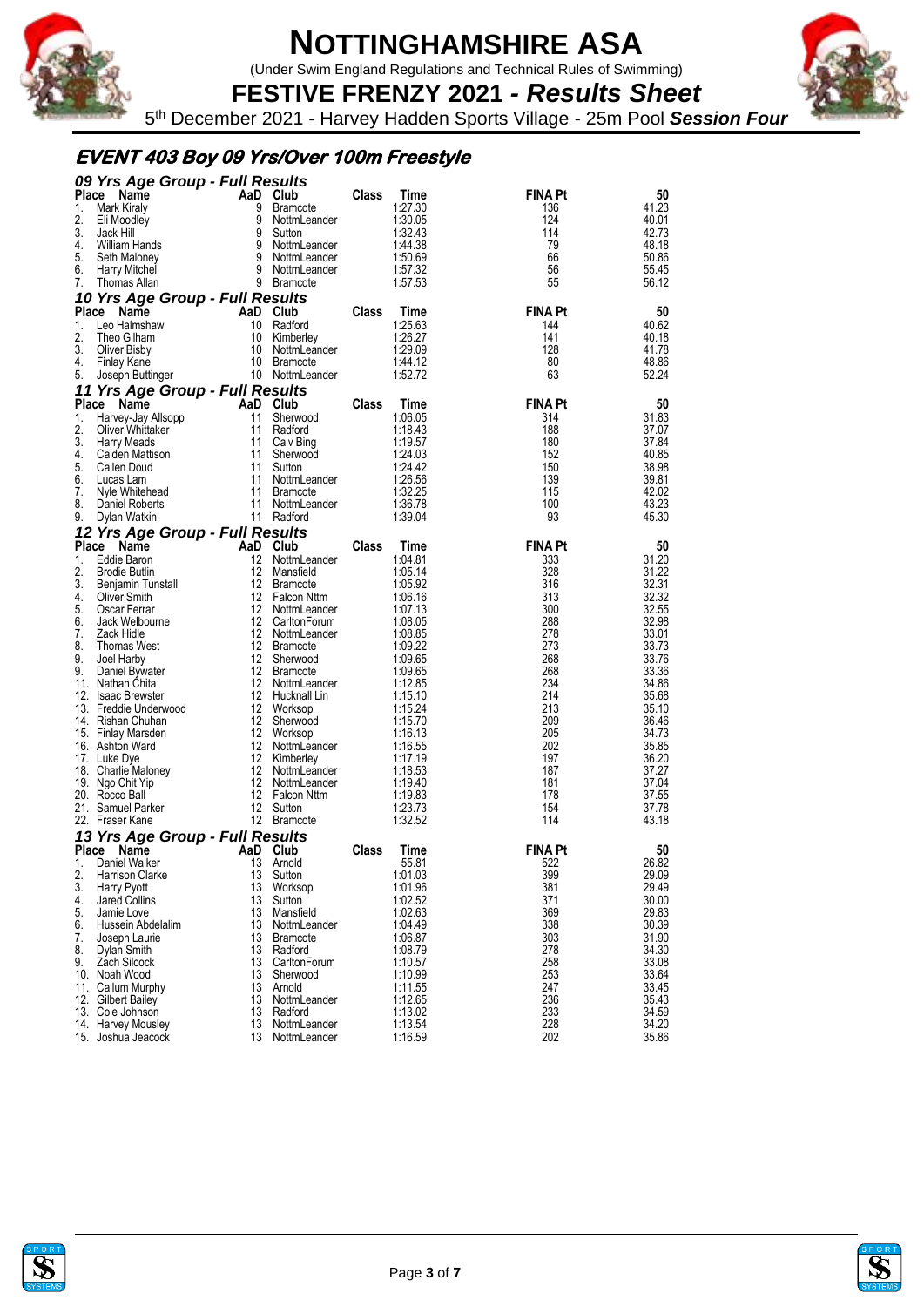

(Under Swim England Regulations and Technical Rules of Swimming)



**FESTIVE FRENZY 2021** *- Results Sheet* 5 th December 2021 - Harvey Hadden Sports Village - 25m Pool *Session Four*

|                | 14 Yrs Age Group - Full Results                                                |           |                 |              |             |                 |       |
|----------------|--------------------------------------------------------------------------------|-----------|-----------------|--------------|-------------|-----------------|-------|
|                | Place Name                                                                     | AaD Club  |                 | <b>Class</b> | <b>Time</b> | <b>FINA Pt</b>  | 50    |
| 1.             | Daniel Oyaide-Nicholls                                                         | 14        | NottmLeander    |              | 55.60       | 528             | 27.07 |
| 2.             | Jake Franse                                                                    | 14        | Worksop         |              | 57.59       | 475             | 27.56 |
| 3.             | Ewan Squire                                                                    | 14        | <b>Bramcote</b> |              | 59.21       | 437             | 28.82 |
| 4.             | Reuben Fox                                                                     | 14        | CarltonForum    |              | 59.46       | 431             | 29.28 |
| 5.             | Jake Baugh                                                                     | 14        | Sutton          |              | 59.58       | 429             | 28.46 |
| 6.             | Jacob Milward                                                                  | 14        | Radford         |              | 1:00.02     | 419             | 28.85 |
| 7.             | Jenson Ward                                                                    | 14        | NottmLeander    |              | 1:00.08     | 418             | 28.84 |
| 8.             | Harry McKeaney                                                                 | 14        | Sutton          |              | 1:00.13     | 417             | 28.58 |
| 9.             | Laurel Roberts-Burrell                                                         |           | 14 NottmLeander |              | 1:00.81     | 403             | 29.08 |
|                | 10. Scott Miller                                                               | 14        | <b>Bramcote</b> |              | 1:03.40     | 356             | 31.21 |
|                | 11. Pavel Johnson                                                              |           | 14 Arnold       |              | 1:03.75     | 350             | 30.31 |
|                | 12. James Blackman-Edney                                                       | 14        | Calv Bing       |              | 1:04.05     | 345             | 30.95 |
|                | 13. Nathan Palin-Moakes                                                        | 14        | Sutton          |              | 1:06.16     | 313             | 31.28 |
|                | 14. Connor Beales                                                              | 14        | Radford         |              | 1:06.21     | 312             | 32.48 |
|                | 15. Samuel Tarca                                                               | 14        | Sherwood        |              | 1:08.71     | 279             | 32.77 |
|                | 16. Max Davies                                                                 |           | 14 Worksop      | 9            | 1:09.51     | 270             | 33.44 |
|                | 15 Yrs/Over Age Group - Full Results                                           |           |                 |              |             |                 |       |
|                | <b>Place</b><br>Name                                                           | `AaD Club |                 | <b>Class</b> | <b>Time</b> | <b>FINA Pt</b>  | 50    |
| $\mathbf{1}$ . | Kyle Merryweather                                                              | 17        | CarltonForum    |              | 54.44       | 562             | 26.25 |
| 2.             | G Oyaide-Nicholls                                                              | 17        | NottmLeander    |              | 54.83       | 550             | 26.23 |
| 3.             | <b>Kallum Quirke</b>                                                           |           | 15 NottmLeander |              | 56.41       | 505             | 27.05 |
| 4.             | William Soden-Barton                                                           | 17        | NottmLeander    |              | 56.81       | 495             | 26.60 |
| 5.             | Henry Pawson                                                                   |           | 17 NottmLeander |              | 57.18       | 485             | 27.39 |
| 6.             | Connor Byron                                                                   |           | 16 NottmLeander |              | 57.66       | 473             | 27.02 |
| 7.             | <b>Toby Love</b>                                                               |           | 15 Mansfield    |              | 57.69       | 472             | 27.31 |
| 8.             | <b>Judd Tucker</b>                                                             |           | 15 NottmLeander |              | 58.48       | 453             | 28.16 |
| 9.             | Oliver Rann                                                                    | 16        | CarltonForum    |              | 58.89       | 444             | 28.55 |
| 9.             | <b>Latrell Wynter</b>                                                          |           | 18 Radford      |              | 58.89       | 444             | 27.81 |
|                | 11. Barnaby Read                                                               |           | 16 Bramcote     |              | 59.31       | 435             | 28.74 |
|                | 12. Tomos Beech                                                                |           | 15 Bramcote     |              | 59.71       | 426             | 28.53 |
|                | 13. Edward Bailey                                                              |           | 15 NottmLeander |              | 59.88       | 422             | 28.80 |
|                | 14. Edward Heathfield                                                          |           | 15 Bramcote     |              | 1:00.05     | 419             | 28.87 |
|                | 15. William Francis                                                            | 17        | NottmLeander    |              | 1:00.50     | 409             | 28.56 |
|                | 16. Eli Myers                                                                  | 15        | Radford         |              | 1:00.63     | 407             | 29.27 |
|                | 17. Sammy Rahimzadeh                                                           | 16        | Radford         |              | 1:00.70     | 405             | 28.75 |
|                | 18. Lewis Jackson                                                              | 15        | CarltonForum    |              | 1:01.81     | 384             | 29.35 |
|                | 19. Daniel McLeman                                                             |           | 17 NottmLeander |              | 1:02.39     | 373             | 30.16 |
|                | 20. Michal Kowalewski                                                          | 15        | <b>Bramcote</b> |              | 1:03.70     | 351             | 30.34 |
|                | 21. Matthew Clark                                                              |           | 15 NottmLeander |              | 1:04.88     | 332             | 30.85 |
|                | 22. Dominic Curtis                                                             |           | 15 Bramcote     |              | 1:05.46     | 323             | 31.98 |
|                | 23. Rufus Webster-Deakin                                                       |           | 16 Radford      |              | 1:08.47     | 282             | 32.88 |
|                | 24. Jack Kirby                                                                 | 15        | Kimberley       |              | 1:09.15     | 274             | 33.24 |
|                | 25. Louie Maloney                                                              | 15        | NottmLeander    |              | 1:13.40     | 229             | 34.11 |
|                | Oscar Westray                                                                  |           | 19 Radford      |              | <b>DNC</b>  |                 |       |
|                | Kris Moodley                                                                   |           | 19 NottmLeander |              | <b>DNC</b>  |                 |       |
| Place          | Combined Result - Multi-Classification by British Para-Swimming Points<br>Name | AaD       | Club            | <b>Class</b> | Time        | <b>BDPoints</b> | 50    |
| $1_{-}$        | <b>Max Davies</b>                                                              | 14        | Worksop         | 9            | 1:09.51     | 437             | 33.44 |
|                |                                                                                |           |                 |              |             |                 |       |

#### **EVENT 404 Girl 09 Yrs/Over 100m Backstroke**

|              | 09 Yrs Age Group - Full Results |     |                    |       |         |                |         |  |  |  |
|--------------|---------------------------------|-----|--------------------|-------|---------|----------------|---------|--|--|--|
| <b>Place</b> | Name                            |     | AaD Club           | Class | Time    | <b>FINA Pt</b> | 50      |  |  |  |
| 1.           | Effie Chapman                   | 9   | Bramcote           |       | 1:47.62 | 132            | 51.98   |  |  |  |
| 2.           | Nicola Ablomiejko               | 9   | Sutton             |       | 1:48.44 | 129            | 52.48   |  |  |  |
| 3.           | Ava Murfin                      | 9   | NottmLeander       |       | 1:49.75 | 125            | 53.48   |  |  |  |
| 4.           | Layla Bolus                     | 9   | NottmLeander       |       | 1:55.87 | 106            | 57.06   |  |  |  |
| 5.           | Niamh Franklin                  | 9   | NottmLeander       |       | 2:12.18 | 71             | 1:03.46 |  |  |  |
|              | 10 Yrs Age Group - Full Results |     |                    |       |         |                |         |  |  |  |
| Place        | Name                            | AaD | Club               | Class | Time    | <b>FINA Pt</b> | 50      |  |  |  |
| 1.           | Sian Hedley                     | 10  | NottmLeander       |       | 1:25.61 | 263            | 42.73   |  |  |  |
| 2.           | <b>Chloe Morton</b>             | 10  | Sutton             |       | 1:30.94 | 219            | 45.13   |  |  |  |
| 3.           | Ellie McKeaney                  | 10  | Sutton             |       | 1:32.25 | 210            | 44.26   |  |  |  |
| 4.           | Jessica White                   | 10  | Arnold             |       | 1:32.40 | 209            | 46.60   |  |  |  |
| 5.           | Elizabeth Martindale            | 10  | Southwell          |       | 1:35.35 | 190            | 46.79   |  |  |  |
| 6.           | Paige Bagshaw                   | 10  | Arnold             |       | 1:43.98 | 147            | 49.37   |  |  |  |
| 7.           | Prajna Subramanya               | 10  | Hucknall Lin       |       | 1:45.95 | 139            | 50.65   |  |  |  |
| 8.           | Alice Hutchinson                | 10  | <b>Falcon Nttm</b> |       | 1:47.14 | 134            | 52.52   |  |  |  |



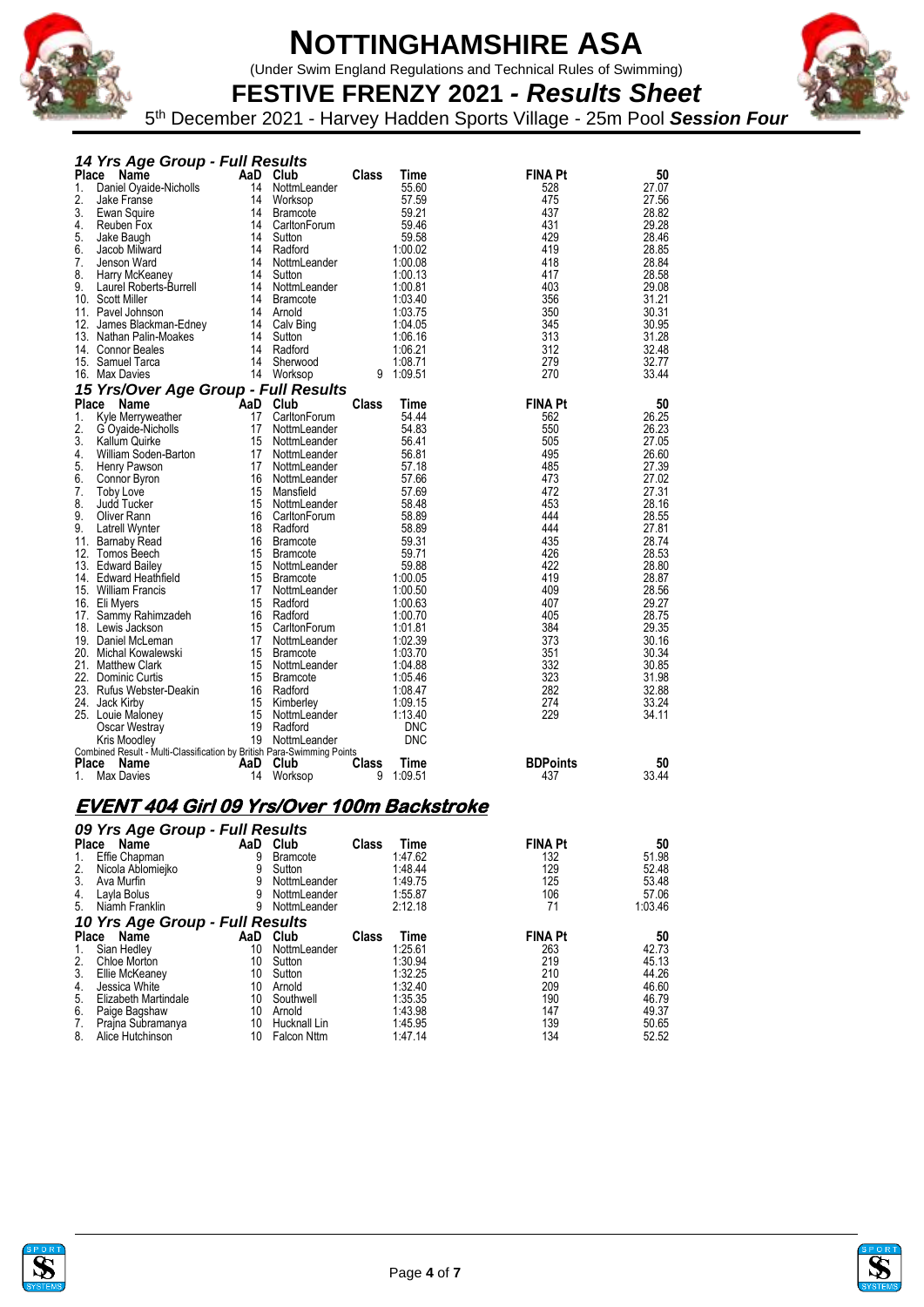

(Under Swim England Regulations and Technical Rules of Swimming)

**FESTIVE FRENZY 2021** *- Results Sheet* 5 th December 2021 - Harvey Hadden Sports Village - 25m Pool *Session Four*

|                    | 11 Yrs Age Group - Full Results                                                |          |                                 |       |                    |                       |                |
|--------------------|--------------------------------------------------------------------------------|----------|---------------------------------|-------|--------------------|-----------------------|----------------|
| <b>Place</b>       | Name                                                                           |          | AaD Club                        | Class | Time               | <b>FINA Pt</b>        | 50             |
| 1.<br>2.           | Elsa Barber<br><b>Belle Bacon</b>                                              | 11<br>11 | Sutton<br>CarltonForum          |       | 1:21.28<br>1:21.71 | 307<br>303            | 39.26<br>41.74 |
| 3.                 | Jahzara Malyo                                                                  | 11       | NottmLeander                    |       | 1:25.32            | 266                   | 41.50          |
| 4.                 | Sophie Clark                                                                   | 11       | <b>Bramcote</b>                 |       | 1:26.82            | 252                   | 42.34          |
| 5.                 | Charlie Bursztyn                                                               |          | 11 CarltonForum                 |       | 1:26.98            | 251                   | 42.26          |
| 6.                 | Freya Chapman                                                                  | 11       | <b>Bramcote</b>                 |       | 1:28.95            | 234                   | 43.77          |
| 7.<br>8.           | Alice Lacey<br>Fern Goodman                                                    |          | 11 Calv Bing<br>11 NottmLeander |       | 1:29.37<br>1:29.58 | 231<br>230            | 44.65<br>44.54 |
| 9.                 | Abigail Archer                                                                 | 11       | Calv Bing                       |       | 1:30.90            | 220                   | 43.76          |
|                    | 10. Laurana Green                                                              | 11       | Worksop                         |       | 1:31.18            | 218                   | 46.37          |
|                    | 11. Ava Cummings                                                               | 11       | NottmLeander                    |       | 1:33.30            | 203                   | 44.76          |
|                    | Rama Almohammed                                                                | 11       | NottmLeander<br>11 Bramcote     |       | DQ 6 2             |                       |                |
|                    | Sophia Berta                                                                   |          |                                 |       | DQ 64              |                       |                |
| <b>Place</b>       | 12 Yrs Age Group - Full Results<br>Name                                        |          | AaD Club                        | Class | Time               | <b>FINA Pt</b>        | 50             |
| 1.                 | Ruby Westmoreland                                                              | 12       | Radford                         |       | 1:16.71            | 366                   | 36.65          |
| 2.                 | Lily Mitchell                                                                  |          | 12 Sherwood                     |       | 1:17.94            | 349                   | 37.90          |
| 3.                 | Emily Wright                                                                   |          | 12 NottmLeander                 |       | 1:20.71            | 314                   | 38.98          |
| 4.<br>5.           | Libby Cooper                                                                   | 12       | Sherwood                        |       | 1:20.92<br>1:22.64 | 312                   | 38.84          |
| 6.                 | Isla Mitchell<br>Libby Rose                                                    |          | 12 NottmLeander<br>12 Radford   |       | 1:27.07            | 293<br>250            | 40.08<br>42.12 |
| 7.                 | Alannah Sime                                                                   |          | 12 Radford                      |       | 1:29.46            | 230                   | 42.47          |
| 8.                 | Kayla Godfrey                                                                  |          | 12 Sutton                       |       | 1:33.11            | 204                   | 45.26          |
|                    | Michayla Futcher                                                               |          | 12 NottmLeander                 |       | <b>DNC</b>         |                       |                |
|                    | 13 Yrs Age Group - Full Results                                                |          |                                 |       |                    |                       |                |
| <b>Place</b><br>1. | Name<br>Evie Ferrar                                                            | 13       | AaD Club<br>NottmLeander        | Class | Time<br>1:09.58    | <b>FINA Pt</b><br>490 | 50<br>34.70    |
| 2.                 | Marissa Li                                                                     |          | 13 NottmLeander                 |       | 1:13.59            | 414                   | 35.86          |
| 3.                 | Sophie Smith                                                                   | 13       | Worksop                         |       | 1:14.21            | 404                   | 35.79          |
| 4.                 | Philippa Hickman                                                               |          | 13 CarltonForum                 |       | 1:16.08            | 375                   | 37.03          |
| 5.                 | Amelia Roberts                                                                 |          | 13 Sutton                       |       | 1:18.59            | 340                   | 39.13          |
| 6.<br>7.           | Emma Rann<br>Erin O'Neill                                                      | 13       | CarltonForum<br>13 Radford      |       | 1:18.97<br>1:19.55 | 335<br>328            | 38.42<br>38.97 |
| 8.                 | Olivia Cawar                                                                   |          | 13 Sherwood                     |       | 1:21.76            | 302                   | 40.32          |
| 9.                 | Amelie Monger                                                                  |          | 13 Mansfield                    |       | 1:21.95            | 300                   | 40.60          |
|                    | 10. Audrey Yi Xian Chan                                                        |          | 13 Bramcote                     |       | 1:26.44            | 256                   | 42.14          |
|                    | 11. Ruby Mandeville                                                            |          | 13 NottmLeander                 |       | 1:27.24            | 249                   | 43.29          |
|                    | 12. Abigail Lloyd<br>Darcey Adams                                              | 13       | Bramcote<br>13 NottmLeander     |       | 1:36.03<br>DNC     | 186                   | 45.73          |
|                    | 14 Yrs Age Group - Full Results                                                |          |                                 |       |                    |                       |                |
|                    | Place<br>Name                                                                  | AaD      | Club                            | Class | Time               | <b>FINA Pt</b>        | 50             |
| 1.                 | Neve Bursztyn                                                                  | 14       | CarltonForum                    |       | 1:13.21            | 421                   | 35.27          |
| 2.                 | Nancy Read                                                                     | 14       | <b>Bramcote</b>                 |       | 1:13.52            | 416                   | 36.11          |
| 3.<br>4.           | <b>Emily Parkins</b><br>Lola Halmshaw                                          | 14       | NottmLeander<br>14 Radford      |       | 1:13.88<br>1:17.26 | 410<br>358            | 35.79<br>38.13 |
| 5.                 | Grace Dell                                                                     |          | 14 Bramcote                     |       | 1:17.45            | 355                   | 37.64          |
| 6.                 | Imogen Stamp                                                                   | 14       | Radford                         |       | 1:17.50            | 355                   | 38.06          |
| 7.                 | Katie Merryweather                                                             | 14       | CarltonForum                    |       | 1:18.27            | 344                   | 37.84          |
| 8.                 | Sophie Gibbs                                                                   |          | 14 Radford                      |       | 1:19.31            | 331                   | 38.94          |
| 9.                 | Jasmine Goodman<br>10. Claudia Starzomska                                      | 14<br>14 | NottmLeander<br>Arnold          |       | 1:25.34<br>1:25.59 | 266<br>263            | 41.27<br>41.11 |
|                    | 11. Alice Hinchliffe                                                           | 14       | Worksop                         |       | 1:31.34            | 217                   | 44.50          |
|                    | Flora West                                                                     |          | 14 CarltonForum                 |       | DNC                |                       |                |
|                    | 15 Yrs/Over Age Group - Full Results                                           |          |                                 |       |                    |                       |                |
|                    | Place Name                                                                     |          | AaD Club                        | Class | Time               | <b>FINA Pt</b>        | 50             |
| 1.<br>2.           | Jessica Li<br>Lucy Conroy                                                      | 16       | NottmLeander<br>17 Worksop      |       | 1:05.69<br>1:07.00 | 583<br>549            | 31.78<br>32.03 |
| 3.                 | Rose Dickerson                                                                 |          | 15 NottmLeander                 |       | 1:08.53            | 513                   | 33.51          |
| 4.                 | Jessica Wright                                                                 |          | 15 Bramcote                     |       | 1:11.22            | 457                   | 34.70          |
| 5.                 | Lily-Rose Smith                                                                |          | 16 Radford                      |       | 1:13.73            | 412                   | 35.59          |
| 6.                 | Eleanor Watson                                                                 | 17       | Arnold                          |       | 1:15.56            | 383                   | 36.35          |
| 7.<br>8.           | Phoebe Carr<br>Molly Etherington                                               | 15       | 16 Worksop<br>Sutton            |       | 1:17.25<br>1:20.29 | 358<br>319            | 37.95<br>39.12 |
| 9.                 | Anna Harcsa-Pinter                                                             | 15       | Bramcote                        |       | 1:21.73            | 302                   | 39.42          |
|                    | 10. Kacey Buczko                                                               | 15       | Sherwood                        |       | 1:32.09            | 211                   | 44.90          |
|                    | 11. Ellie Spokes                                                               |          | 18 Radford                      |       | 6 2:17.50          | 63                    | 1:07.42        |
| Place              | Combined Result - Multi-Classification by British Para-Swimming Points<br>Name |          | AaD Club                        | Class | Time               | <b>BDPoints</b>       | 50             |
| 1.                 | Ellie Spokes                                                                   |          | 18 Radford                      |       | 6 2:17.50          | 224                   | 1:07.42        |



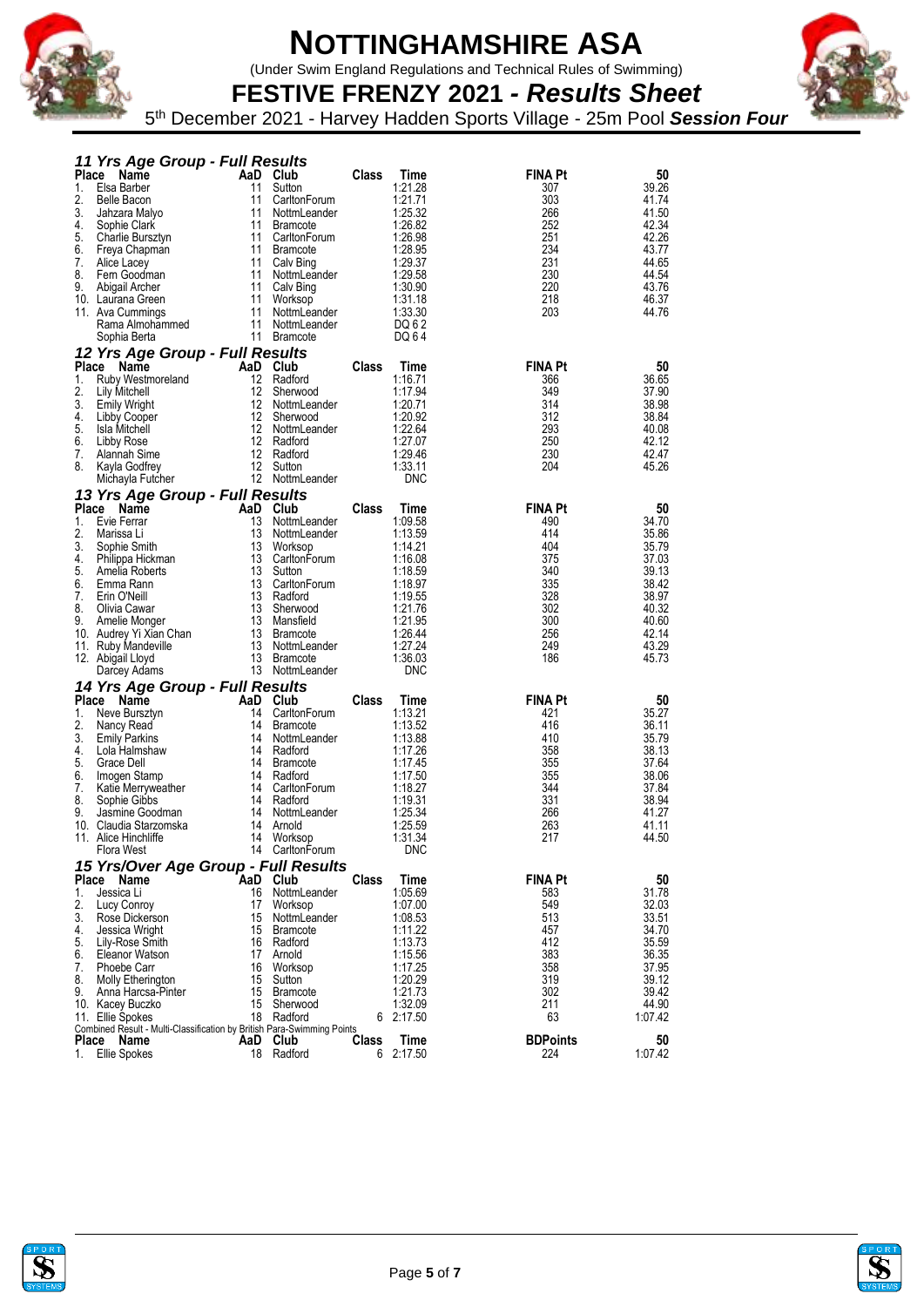

(Under Swim England Regulations and Technical Rules of Swimming)



**FESTIVE FRENZY 2021** *- Results Sheet* 5 th December 2021 - Harvey Hadden Sports Village - 25m Pool *Session Four*

### **EVENT 405 Boy 09 Yrs/Over 100m Breaststroke**

|              | 09 Yrs Age Group - Full Results                       |                |                                    |                    |                       |                    |  |  |
|--------------|-------------------------------------------------------|----------------|------------------------------------|--------------------|-----------------------|--------------------|--|--|
| <b>Place</b> | Name                                                  | AaD Club       |                                    | Time               | <b>FINA Pt</b>        | 50                 |  |  |
| 1.<br>2.     | Jack Hill<br>Seth Maloney                             | 9<br>9         | Sutton<br>NottmLeander             | 1:53.56<br>2:06.66 | 117<br>84             | 54.12<br>1:03.06   |  |  |
| 3.           | William Hands                                         | 9              | NottmLeander                       | 2:08.40            | 81                    | 1:02.08            |  |  |
| 4.           | Thomas Allan                                          |                | 9 Bramcote                         | 2:20.49            | 62                    | 1:06.97            |  |  |
| 5.<br>6.     | <b>Harry Mitchell</b><br>Daniel Charlton              |                | 9 NottmLeander<br>9 Falcon Nttm    | 2:22.86<br>2:32.19 | 58<br>48              | 1:10.88<br>1:11.61 |  |  |
|              | Mark Kiraly                                           |                | 9 Bramcote                         | DQ 76              |                       |                    |  |  |
|              | 10 Yrs Age Group - Full Results                       |                |                                    |                    |                       |                    |  |  |
| <b>Place</b> | Name                                                  | AaD Club       |                                    | Time               | <b>FINA Pt</b>        | 50                 |  |  |
| 1.<br>2.     | Theo Gilham<br><b>Oliver Bisby</b>                    | 10             | Kimberley<br>10 NottmLeander       | 1:51.16<br>1:51.54 | 125<br>123            | 53.69<br>53.95     |  |  |
| 3.           | <b>Blake Herman</b>                                   |                | 10 Radford                         | 1:57.19            | 106                   | 54.64              |  |  |
| 4.           | Joseph Buttinger                                      |                | 10 NottmLeander                    | 2:12.38            | 74                    | 1:02.81            |  |  |
| 5.           | Finlay Kane                                           |                | 10 Bramcote                        | 2:20.15            | 62                    | 1:05.86            |  |  |
|              | 11 Yrs Age Group - Full Results                       |                |                                    |                    |                       |                    |  |  |
| 1.           | Place Name<br><b>Harry Cater</b>                      | AaD Club<br>11 | <b>Bramcote</b>                    | Time<br>1:39.30    | <b>FINA Pt</b><br>175 | 50<br>46.99        |  |  |
| 2.           | Archie Pettinger                                      |                | 11 Worksop                         | 1:44.63            | 150                   | 49.72              |  |  |
| 3.           | Oliver Whittaker                                      |                | 11 Radford                         | 1:46.57            | 142                   | 50.58              |  |  |
| 4.           | Jack Mandeville                                       | 11             | NottmLeander                       | 1:47.14            | 139                   | 51.24              |  |  |
| 5.<br>6.     | Daniel Roberts<br>Jack Rippon                         |                | 11 NottmLeander<br>11 CarltonForum | 1:48.45<br>1:49.55 | 134<br>130            | 50.75<br>52.12     |  |  |
| 7.           | Nyle Whitehead                                        |                | 11 Bramcote                        | 1:52.62            | 120                   | 51.09              |  |  |
| 8.           | Caiden Mattison                                       |                | 11 Sherwood                        | 1:59.76            | 100                   | 57.30              |  |  |
| 9.           | Dylan Watkin                                          |                | 11 Radford<br>11 Calv Bing         | 2:06.19<br>DQ 71   | 85                    | 1:01.35            |  |  |
|              | <b>Harry Meads</b><br>12 Yrs Age Group - Full Results |                |                                    |                    |                       |                    |  |  |
| <b>Place</b> | <b>Name</b>                                           | AaD Club       |                                    | Time               | <b>FINA Pt</b>        | 50                 |  |  |
| 1.           | <b>Thomas Swales</b>                                  | 12             | Sutton                             | 1:17.52            | 369                   | 36.22              |  |  |
| 2.           | Emilio McCann                                         | 12             | Worksop                            | 1:27.42            | 257                   | 41.29              |  |  |
| 3.<br>4.     | Eddie Baron<br>Evan Winter                            |                | 12 NottmLeander<br>12 Bramcote     | 1:28.20<br>1:28.86 | 250<br>245            | 42.73<br>42.21     |  |  |
| 5.           | <b>Oliver Smith</b>                                   |                | 12 Falcon Nttm                     | 1:29.09            | 243                   | 43.18              |  |  |
| 6.           | <b>Finley O'Neill</b>                                 |                | 12 Radford                         | 1:29.74            | 237                   | 42.64              |  |  |
| 7.           | <b>Isaac Brewster</b>                                 |                | 12 Hucknall Lin                    | 1:32.79            | 215                   | 44.32              |  |  |
| 8.<br>9.     | Charlie Maloney<br>Maxwell Millington                 |                | 12 NottmLeander<br>12 Sherwood     | 1:39.66<br>1:42.07 | 173<br>161            | 47.76<br>48.89     |  |  |
|              | 10. Luke Dye                                          |                | 12 Kimberley                       | 1:43.45            | 155                   | 48.97              |  |  |
|              | 11. Rocco Ball                                        |                | 12 Falcon Nttm                     | 1:44.85            | 149                   | 50.15              |  |  |
|              | 12. Samuel Parker                                     |                | 12 Sutton                          | 1:50.31            | 128                   | 52.39              |  |  |
|              | Oscar Ferrar<br>13 Yrs Age Group - Full Results       |                | 12 NottmLeander                    | DQ 76              |                       |                    |  |  |
| <b>Place</b> | Name                                                  | AaD Club       |                                    | Time               | <b>FINA Pt</b>        | 50                 |  |  |
| 1.           | Max Holland                                           |                | 13 Arnold                          | 1:17.92            | 363                   | 36.01              |  |  |
| 2.           | <b>Harrison Clarke</b>                                |                | 13 Sutton                          | 1:18.52            | 355                   | 38.54              |  |  |
| 3.<br>4.     | Oliver Richmond<br>Jared Collins                      | 13             | Sherwood<br>13 Sutton              | 1:18.86<br>1:23.27 | 350<br>297            | 38.81<br>41.34     |  |  |
| 5.           | Tyler Young-Upton                                     |                | 13 Calv Bing                       | 1:27.42            | 257                   | 42.11              |  |  |
| 6.           | Hussein Abdelalim                                     | 13             | NottmLeander                       | 1:29.18            | 242                   | 41.59              |  |  |
| 7.           | Ryan Morris                                           | 13             | Radford                            | 1:37.76            | 184                   | 46.30              |  |  |
| 8.<br>9.     | Harvey Mousley<br>Noah Wood                           | 13<br>13       | NottmLeander<br>Sherwood           | 1:39.48<br>1:41.37 | 174<br>165            | 47.72<br>48.69     |  |  |
|              | Gilbert Bailey                                        |                | 13 NottmLeander                    | <b>DNC</b>         |                       |                    |  |  |
|              | 14 Yrs Age Group - Full Results                       |                |                                    |                    |                       |                    |  |  |
|              | Place<br><b>Name</b>                                  | AaD Club       |                                    | Time               | <b>FINA Pt</b>        | 50                 |  |  |
| 1.           | Nathan Palin-Moakes                                   |                | 14 Sutton                          | 1:27.08            | 260                   | 40.73              |  |  |
| Place        | 15 Yrs/Over Age Group - Full Results<br>Name          | AaD Club       |                                    | Time               | <b>FINA Pt</b>        |                    |  |  |
| 1.           | William Soden-Barton                                  | 17             | NottmLeander                       | 1:10.91            | 482                   | 50<br>33.23        |  |  |
| 2.           | Kieran Howard                                         | 15             | Radford                            | 1:11.28            | 474                   | 34.96              |  |  |
| 3.           | Harry Wakelin                                         | 16             | Sutton                             | 1:11.86            | 463                   | 33.31              |  |  |
| 4.<br>5.     | <b>Toby Love</b><br>Edward Bailey                     | 15<br>15       | Mansfield<br>NottmLeander          | 1:14.06<br>1:16.16 | 423<br>389            | 34.34<br>36.81     |  |  |
| 6.           | Daniel McLeman                                        | 17             | NottmLeander                       | 1:16.18            | 388                   | 35.86              |  |  |
| 7.           | Tomos Beech                                           |                | 15 Bramcote                        | 1:16.40            | 385                   | 35.85              |  |  |
| 8.           | Kyren Goodwin                                         | 15             | Worksop                            | 1:16.56            | 383                   | 36.68              |  |  |
| 9.           | Oliver Rann<br>10. Matthew Clark                      | 16<br>15       | CarltonForum<br>NottmLeander       | 1:21.82<br>1:24.96 | 313<br>280            | 38.49<br>39.67     |  |  |
|              | 11. Lewis Jackson                                     | 15             | CarltonForum                       | 1:25.46            | 275                   | 40.02              |  |  |
|              | 12. Rufus Webster-Deakin                              |                | 16 Radford                         | 1:28.96            | 244                   | 44.08              |  |  |
|              | 13. Jack Kirby                                        |                | 15 Kimberley                       | 1:29.21            | 242                   | 41.86              |  |  |
|              | 14. Eli Myers<br>15. Louie Maloney                    | 15<br>15       | Radford<br>NottmLeander            | 1:30.01<br>1:37.18 | 235<br>187            | 42.65<br>46.31     |  |  |
|              | Oscar Westray                                         | 19             | Radford                            | <b>DNC</b>         |                       |                    |  |  |
|              | Enkh-Mergen Davaadorj                                 |                | 16 Bramcote                        | DQ 71              |                       |                    |  |  |